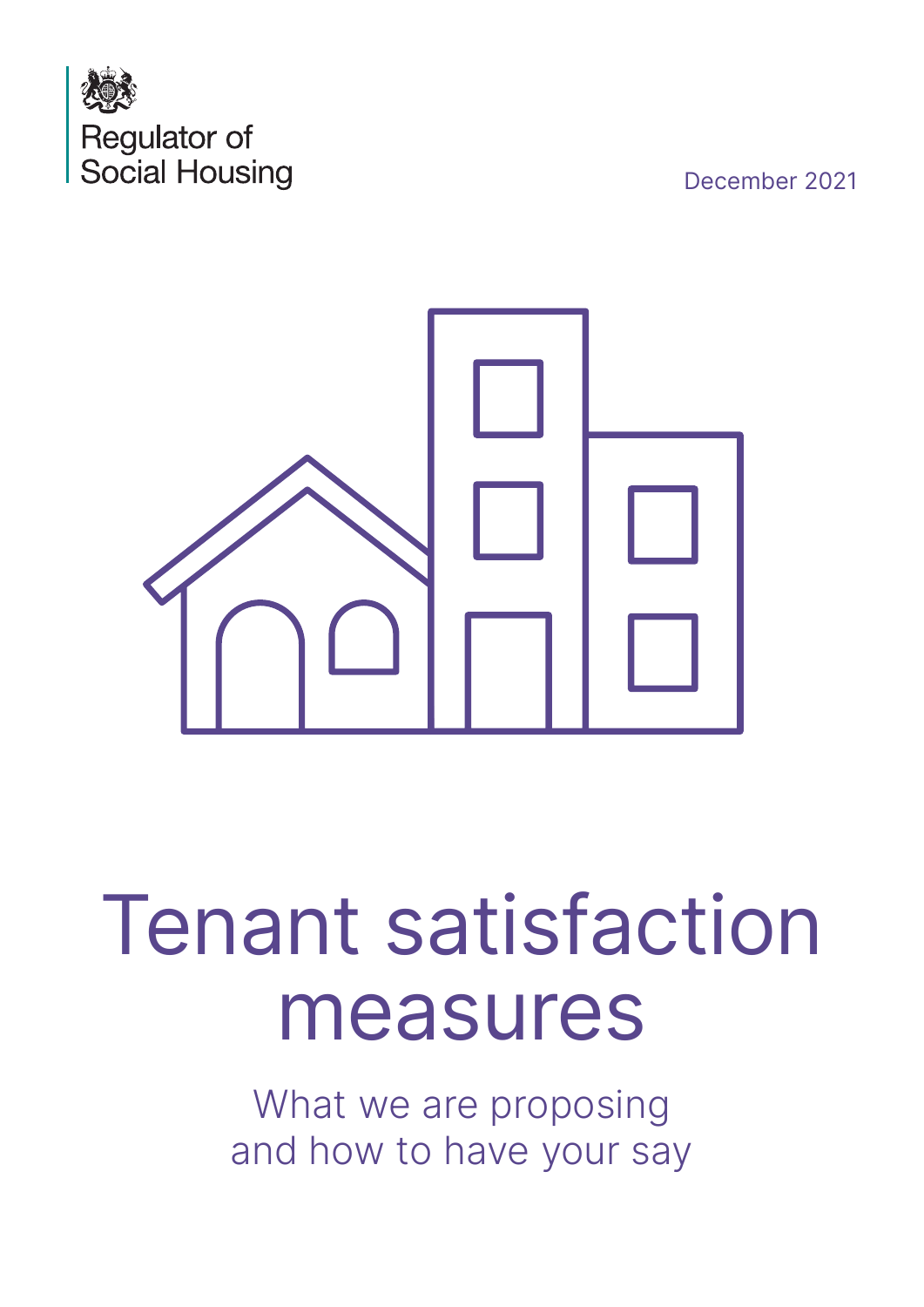# About the consultation

The Regulator of Social Housing is creating a new system for assessing how well social housing landlords in England are doing at providing good quality homes and services. Among other things, the system will involve a set of tenant satisfaction measures that social housing landlords must report on. People will be able to use these measures to understand how well landlords are doing.

We are now at the point where we want to know what people think about the tenant satisfaction measures we are proposing.

This document summarises our proposals and tells you how to share your views on them with us.

Another document, [Consultation on](https://www.gov.uk/government/consultations/consultation-on-the-introduction-of-tenant-satisfaction-measures)  [the introduction of tenant satisfaction](https://www.gov.uk/government/consultations/consultation-on-the-introduction-of-tenant-satisfaction-measures)  [measures,](https://www.gov.uk/government/consultations/consultation-on-the-introduction-of-tenant-satisfaction-measures) has a more detailed look at our proposals and the thinking behind them. That document is our statutory consultation document.

# Will this apply to me?

We are proposing that the tenant satisfaction measures would cover all kinds of rented social housing in England where the landlord is registered with us (a 'registered provider').

Some, but not all, of the tenant satisfaction measures (see page 10) would also cover shared ownership homes.

# Why are these changes happening?

In 2020, the government published The [charter for social housing residents](https://www.gov.uk/government/publications/the-charter-for-social-housing-residents-social-housing-white-paper/the-charter-for-social-housing-residents-social-housing-white-paper#executive-summary) – [social housing white paper](https://www.gov.uk/government/publications/the-charter-for-social-housing-residents-social-housing-white-paper/the-charter-for-social-housing-residents-social-housing-white-paper#executive-summary), which sets out ways to improve things for people living in social housing. Some of these are for the Regulator of Social Housing to do. Our document [Reshaping consumer](https://www.gov.uk/government/publications/reshaping-consumer-regulation-our-principles-and-approach) regulation: [our principles and approach](https://www.gov.uk/government/publications/reshaping-consumer-regulation-our-principles-and-approach) describes the steps we are taking.

One of those steps is bringing in a set of tenant satisfaction measures. These measures should:

- let tenants see how well their landlord is doing
- give us an idea of which landlords might need to improve things for their tenants.

The white paper says landlords should keep properties in good repair, maintain the safety of buildings, handle tenants' complaints effectively, engage with tenants helpfully and with respect, and take a responsible role in managing their neighbourhood.

It suggests possible tenant satisfaction measures designed to see how well landlords are meeting these expectations. It is now our job to build on these suggestions and decide how to make tenant satisfaction measures a reality.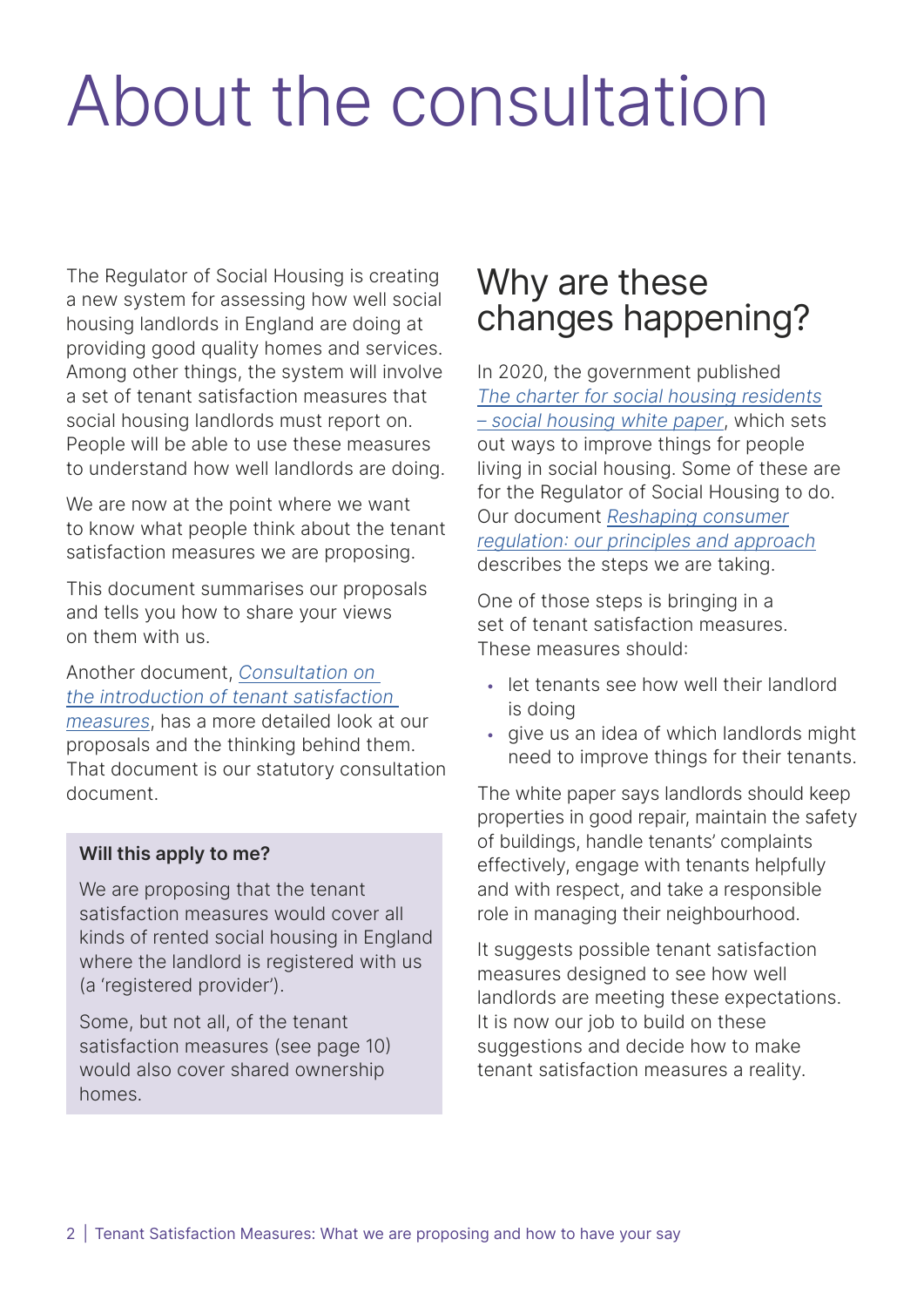What's happened so far with tenant satisfaction measures, and what we plan to happen next



# What are we trying to achieve?

Tenant satisfaction measures are intended to make landlords' performance more visible to tenants, and help tenants hold their landlords to account.

The white paper stated that we need to design the measures carefully.

Looking at each measure on its own, it needs to be clear what it is saying about the landlord. Tenants should also be able to use it to compare landlords.

Looking at all the measures together, they should also work together to show how well a landlord is doing in some key areas.

We are interested in your opinion on whether our current proposals for the measures would achieve these goals.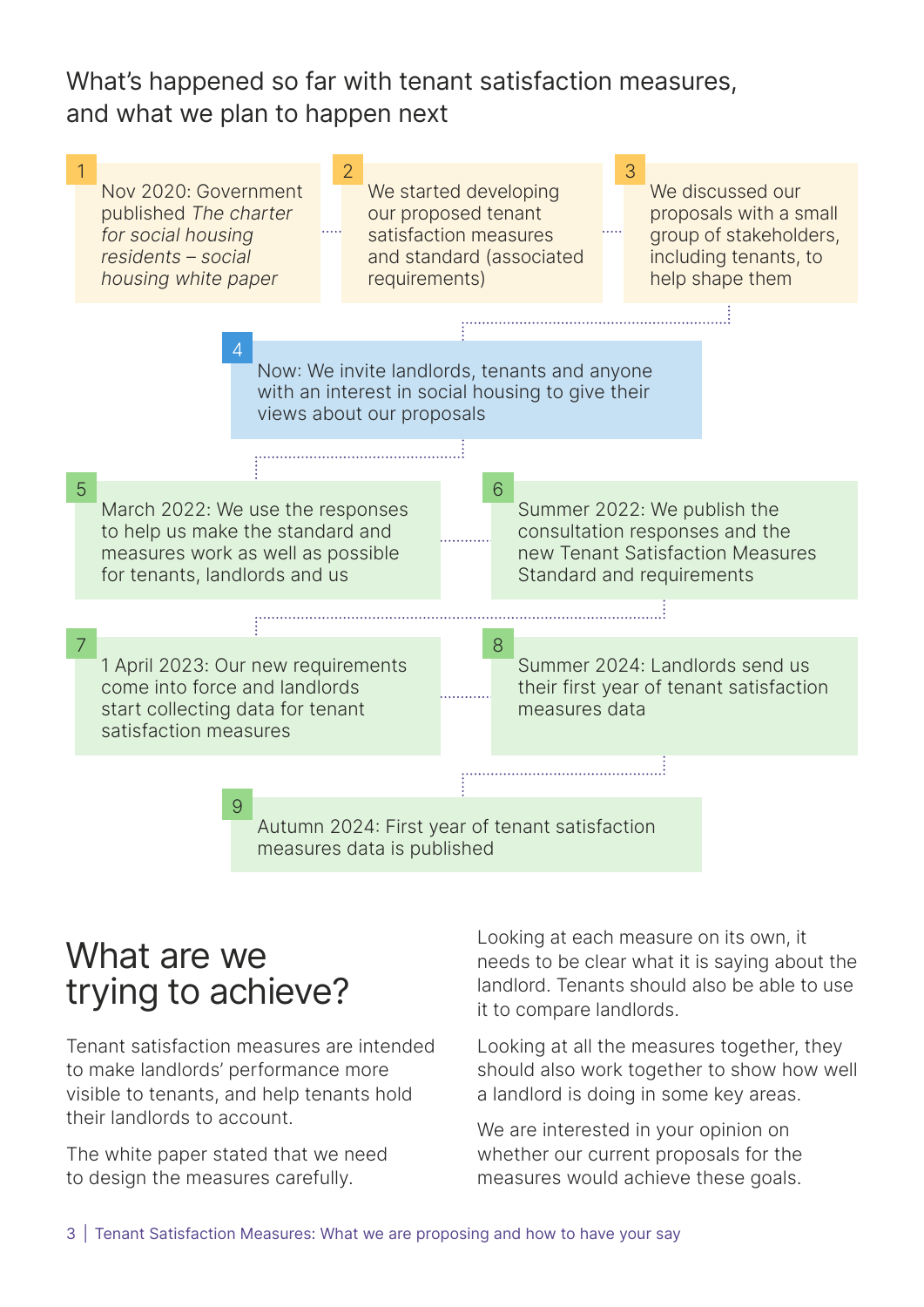# How will tenant satisfaction measures work?



Coming up with what to measure is only one part of our work on tenant satisfaction measures. We also need:

- a standard that requires landlords to collect and publish the information needed for the measures
- a set of requirements that tells landlords how they should collect and publish the information, so that different landlords' information is consistent and can be compared.

We are interested in what you think about the standard and requirements we are proposing.

# Tenant perception surveys

Surveying tenants may be the best or only way to get an idea of many of the things we are trying to measure.

At the same time, we do not want to ask landlords to carry out surveys that are so long that tenants do not want to take part in them.

We are interested in your views on whether the set of tenant perception survey questions we are proposing here is right for the job.

# More detailed information

These documents have more detail about the tenant satisfaction measures, the need for them, and related things that are happening.

[Consultation on the introduction](https://www.gov.uk/government/consultations/consultation-on-the-introduction-of-tenant-satisfaction-measures) of tenant [satisfaction measures](https://www.gov.uk/government/consultations/consultation-on-the-introduction-of-tenant-satisfaction-measures) – Regulator of Social Housing

[Reshaping consumer regulation](https://www.gov.uk/government/publications/reshaping-consumer-regulation-our-principles-and-approach): our [principles and approach](https://www.gov.uk/government/publications/reshaping-consumer-regulation-our-principles-and-approach) – Regulator of Social Housing

[The charter for social housing residents](https://www.gov.uk/government/publications/the-charter-for-social-housing-residents-social-housing-white-paper/the-charter-for-social-housing-residents-social-housing-white-paper#executive-summary) – [social housing white paper](https://www.gov.uk/government/publications/the-charter-for-social-housing-residents-social-housing-white-paper/the-charter-for-social-housing-residents-social-housing-white-paper#executive-summary) – Department for Levelling Up, Housing and Communities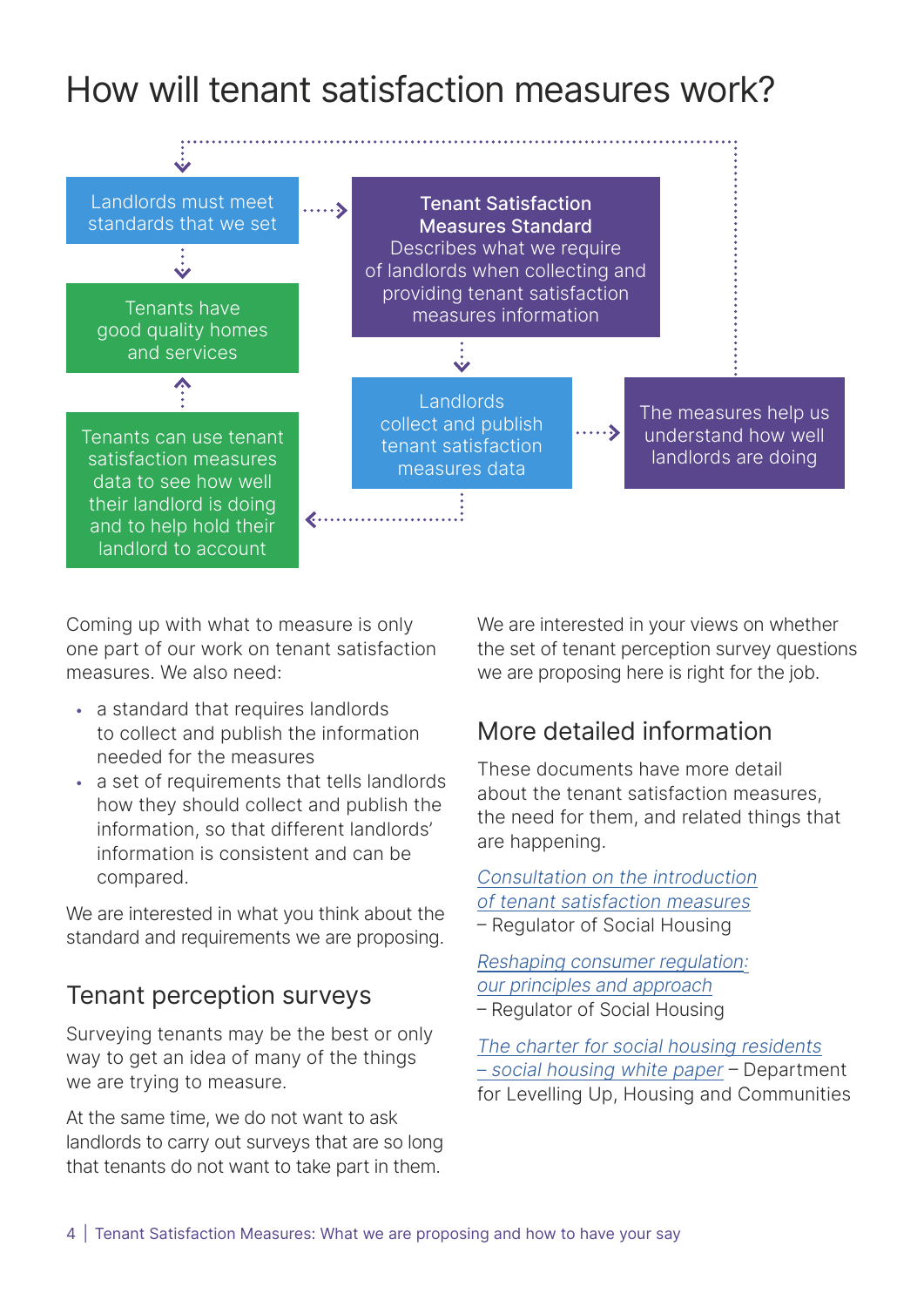# How to share your views

You can find our consultation questions on page 20. If you would like to answer any of our consultation questions, please [respond online.](https://www.gov.uk/government/consultations/consultation-on-the-introduction-of-tenant-satisfaction-measures) We need to hear from you by 3 March 2022.

# Other ways to respond

If you cannot use the website, you can also email or post your responses.

Please only respond to the consultation once. For example, if you respond online, you do not need to email us your responses as well.

# Email: [consultation@rsh.gov.uk](mailto:consultation%40rsh.gov.uk?subject=)

Please write "Tenant Satisfaction Measures" in the subject line.

# Post:

Tenant Satisfaction Measures The Regulator of Social Housing Referrals and Regulatory Enquiries team Level 2 7–8 Wellington Place Leeds LS1 4AP

Please make it clear which questions you are responding to, and include:

- your name
- a contact email address (if possible)
- whether you are responding on behalf of an organisation and, if you are, the name of the organisation
- whether you are a social housing tenant or shared owner, a social housing landlord or someone else.

# Your privacy

Please do not share any information in your response which you would not be happy for us to make publicly available. Information provided in response to this consultation, including personal information, may be published or disclosed in accordance with access to information regimes.

We intend to publish an analysis of the responses we receive and anonymised responses (responses where we will remove any information that could identify the respondent). We will also publish a list of everyone who has responded who has told us that they are happy for their name to be published on that list. If you would like your name to appear on the list, please say this in your response. Please see our [privacy notice](https://www.gov.uk/guidance/regulator-of-social-housing-privacy-notice) for information about how we process and protect personal data.

# Alternative formats

If you need the information in this document in a different format please:

- Email: [enquiries@rsh.gov.uk](mailto:enquiries%40rsh.gov.uk?subject=)
- Call: 0300 124 5225
- Write to us.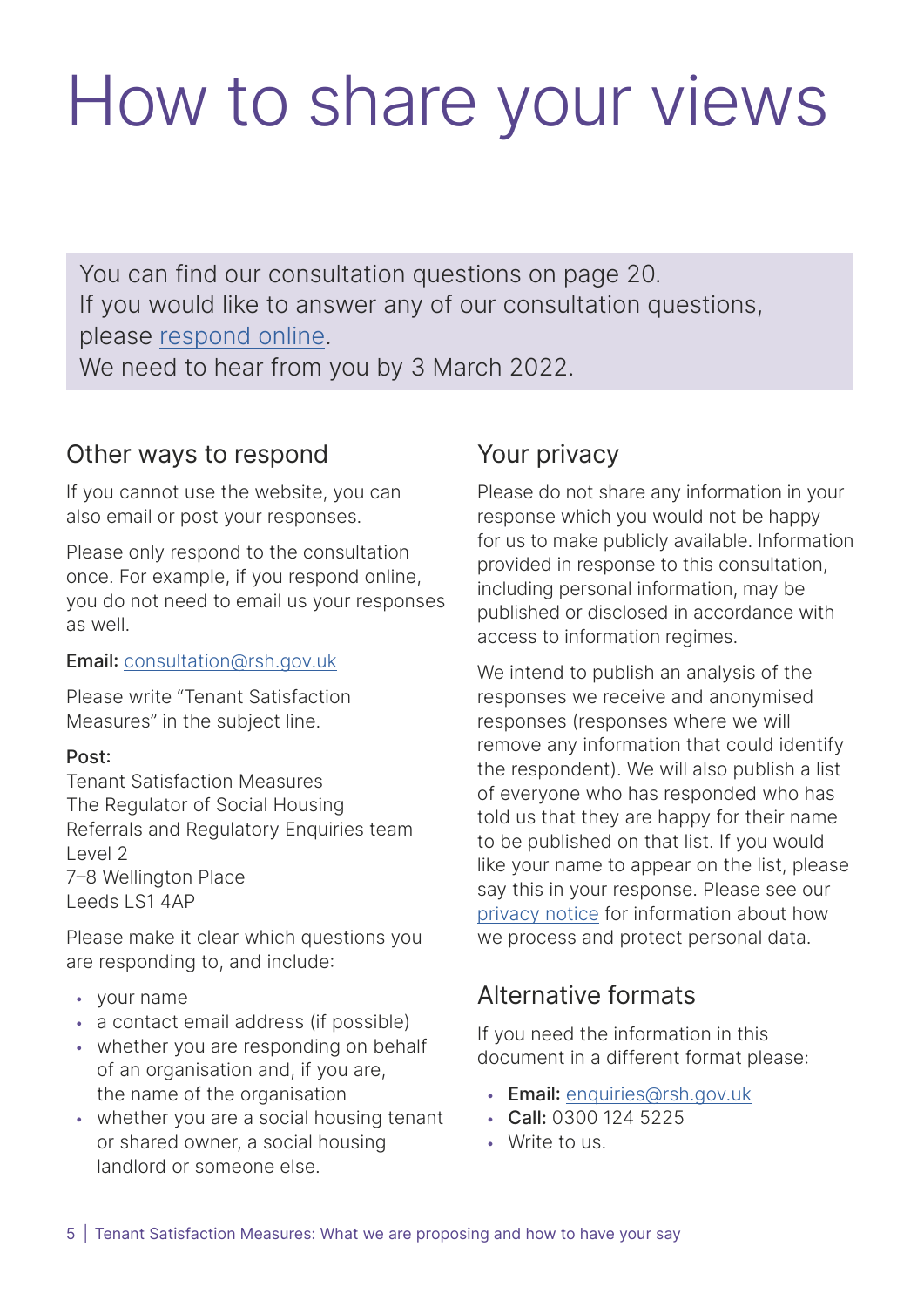# The proposals

# Our thinking

We want the changes we are making to:

- make a meaningful difference to tenants
- be possible for landlords to carry out
- be something we can regulate.

To help achieve this, we think that as far as possible, all the tenant satisfaction measures should be relevant, accurate, responsive, deliverable and linked to our objectives.

You might find it helpful to keep these five principles in mind when thinking about our proposals and responding to the consultation.

# Relevant

The tenant satisfaction measures should provide relevant information. This means:

- letting tenants see how their landlord is performing
- telling us about how well landlords are meeting relevant standards.

# Accurate

The measures should be well defined and it should be possible to double-check the results. They should make it possible to compare different landlords, and should make it difficult for landlords to make themselves look better than they really are.

# **Responsive**

The measures should only measure things the landlord is actually responsible for. They should not accidentally encourage landlords to do anything that makes things worse for their tenants.

# Deliverable

The measures should not be too expensive or complicated to put into practice, either for us or for landlords.

# Linked to our objectives

There should be a clear link between the measures and the objectives we are trying to achieve as a regulator. The data we ask landlords to provide should help us to meet those objectives.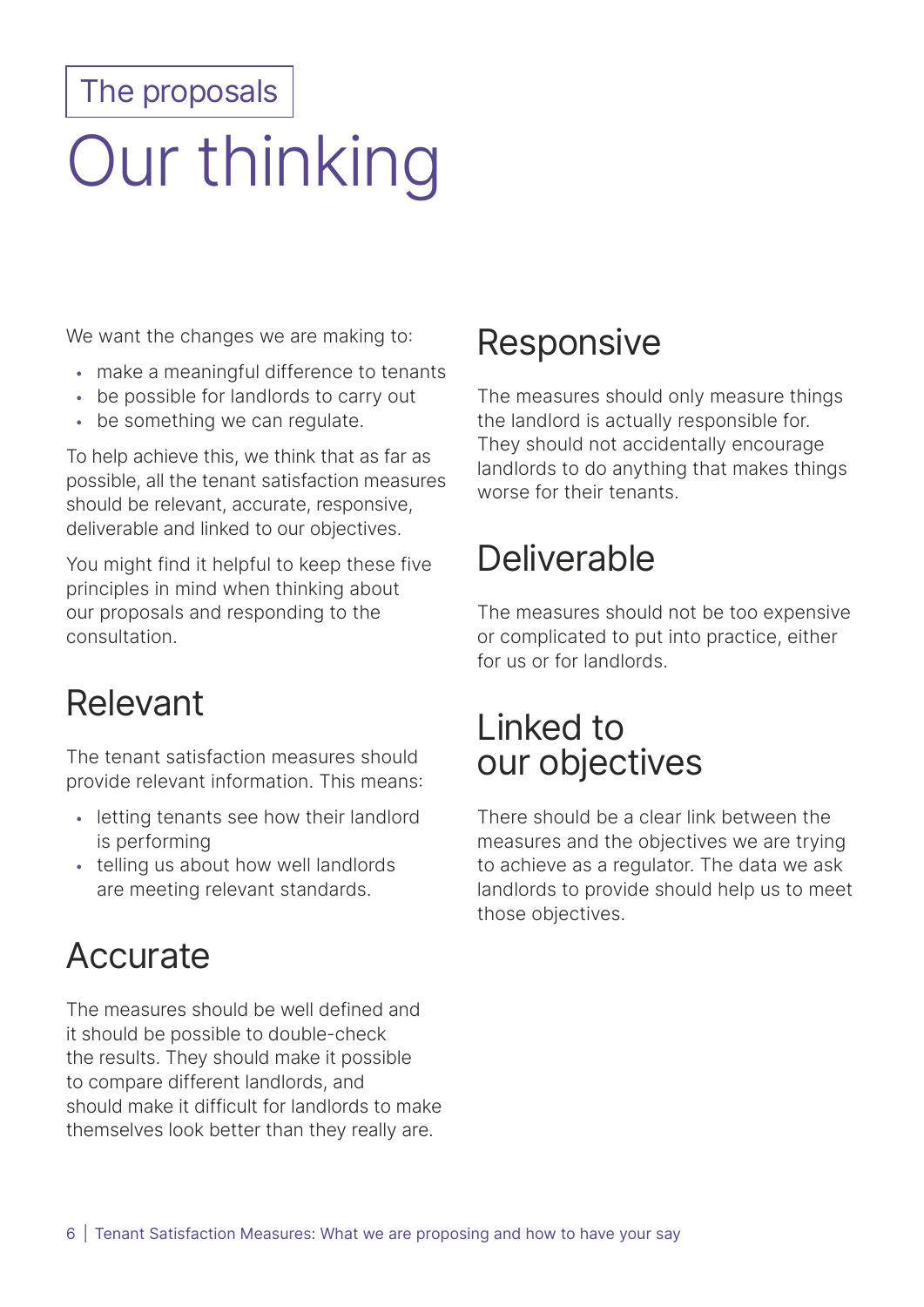The proposals

# The tenant satisfaction measures

We are proposing 22 tenant satisfaction measures, covering five main themes. Ten of these would be measured by landlords directly, and 12 by landlords carrying out tenant perception surveys.

You can read the full definitions of the proposed tenant satisfaction measures in Annex 2 and Annex 3 of [Consultation on the introduction of tenant satisfaction measures.](https://www.gov.uk/government/consultations/consultation-on-the-introduction-of-tenant-satisfaction-measures)



7 | Tenant Satisfaction Measures: What we are proposing and how to have your say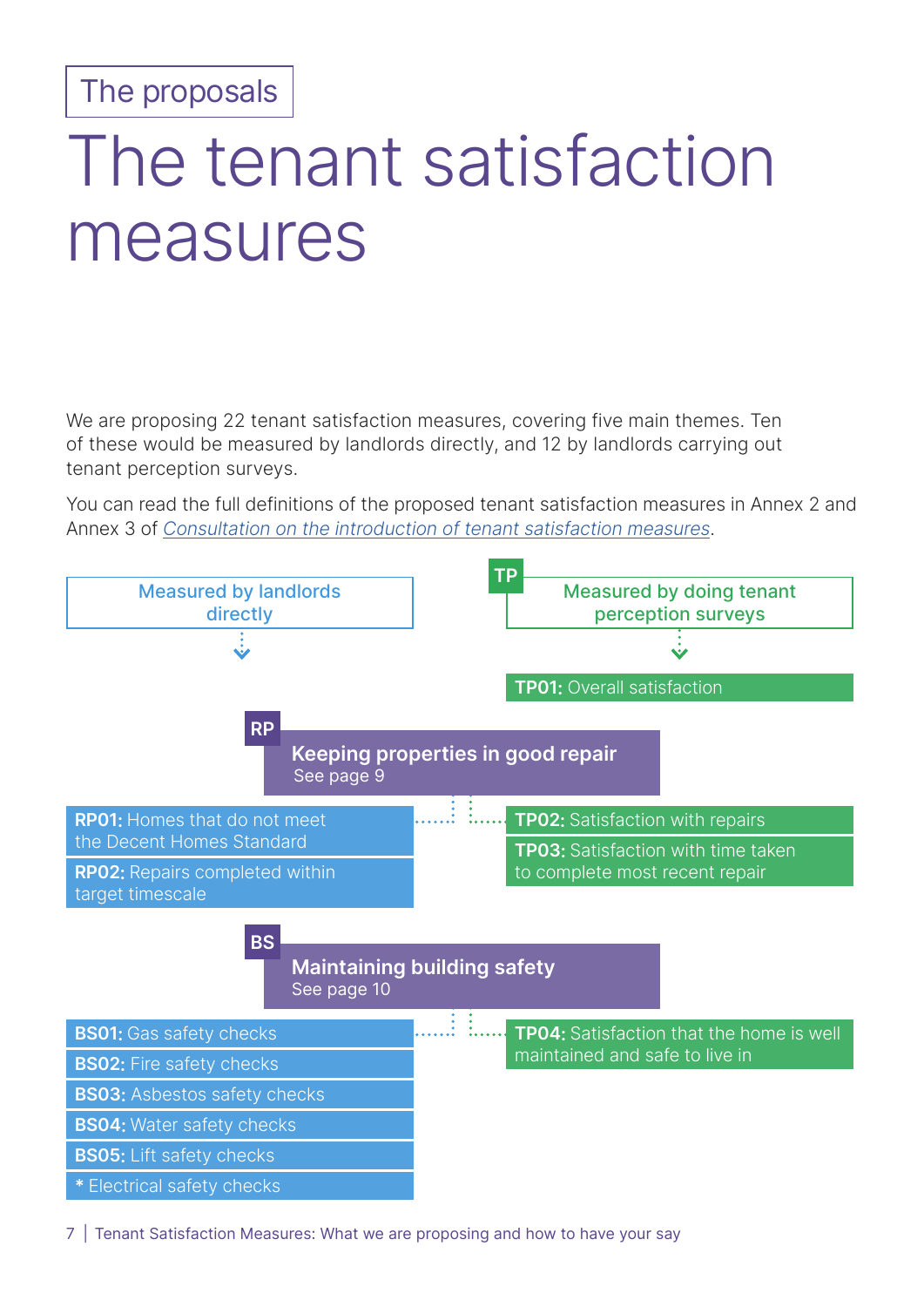

\* These measures were proposed in The charter for social housing residents – social housing white paper, but the government is reviewing these areas separately at the moment. We will decide on the next steps for these measures when the government has finished its work. We will ask for views about any proposals we make for these measures at a later date.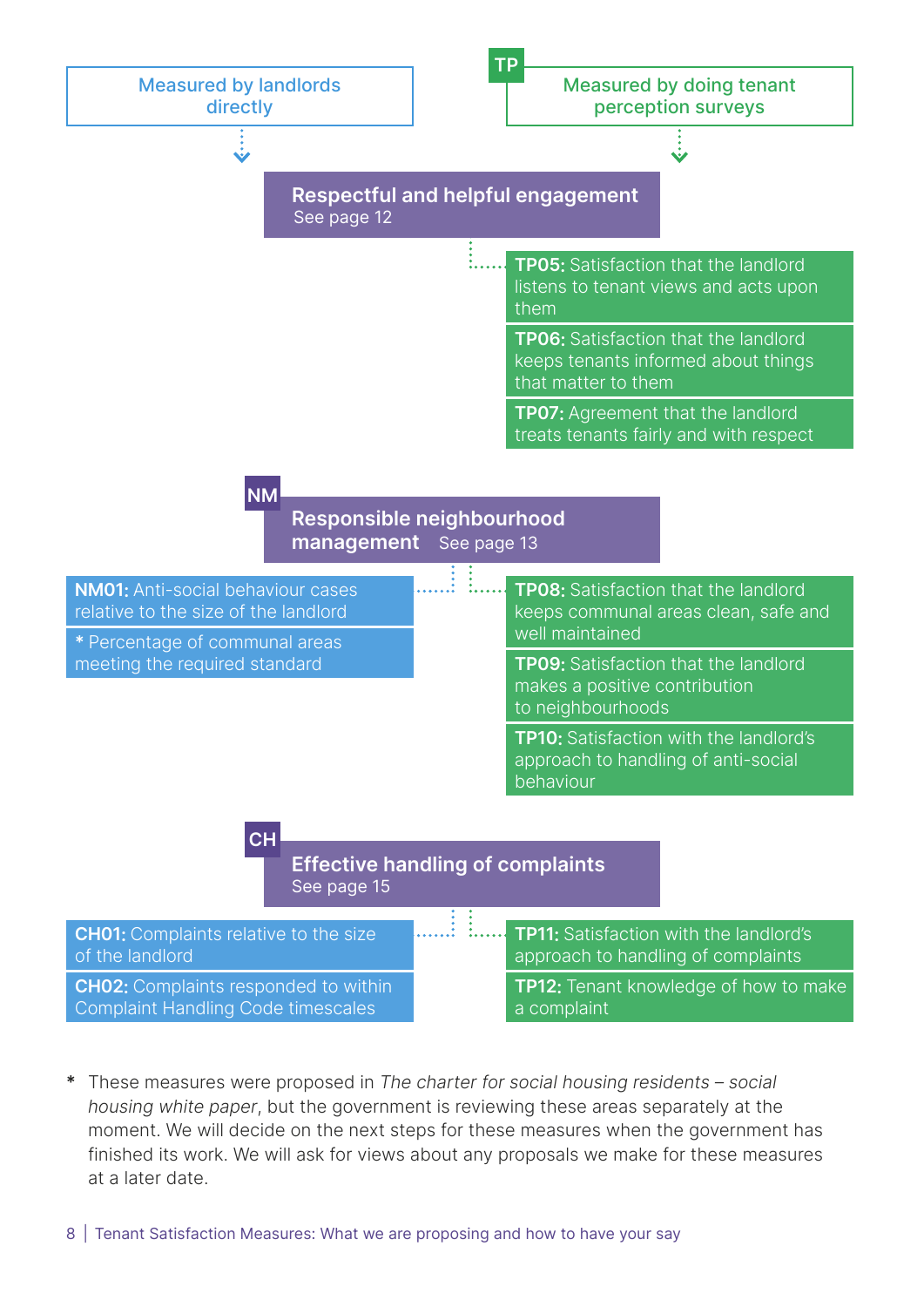# **TP01: Overall satisfaction**

Measured by: tenant perception survey

We are proposing that all tenant perception surveys should include this question:

Taking everything into account, how satisfied or dissatisfied are you with the service provided by your landlord?

This measure would be based on the percentage of tenants who say they are "fairly satisfied" or "very satisfied".

# Keeping properties in good repair

## **TP02: Satisfaction with repairs**

Measured by: tenant perception survey

We are proposing that all tenant perception surveys should include this question: Has your landlord carried out a repair to your home in the last 12 months? If yes, how satisfied or dissatisfied are you with the repairs service you have received to your home from your landlord over the last 12 months?

This measure would be based on the percentage of tenants who say they are "fairly satisfied" or "very satisfied".

## TP03: Satisfaction with time taken to complete most recent repair

Measured by: tenant perception survey

We are proposing that all tenant perception surveys should include this question:

Has your landlord carried out a repair to your home in the last 12 months?

If yes, how satisfied or dissatisfied are you with the time taken to complete your most recent repair after you reported it?

This measure would be based on the percentage of tenants who say they are "fairly satisfied" or "very satisfied".

We have thought about some other ways of wording this survey question, focusing on issues like the quality of the repair or how easy it was to arrange. We think the version above is clear, easy to understand, and covers the issues that matter most to tenants.

## RP01: Homes that do not meet the Decent Homes Standard

Measured by: landlords' management information

This measure would be based on the percentage of a landlord's homes that do not meet the Decent Homes Standard. This is a government document describing conditions that social homes should meet.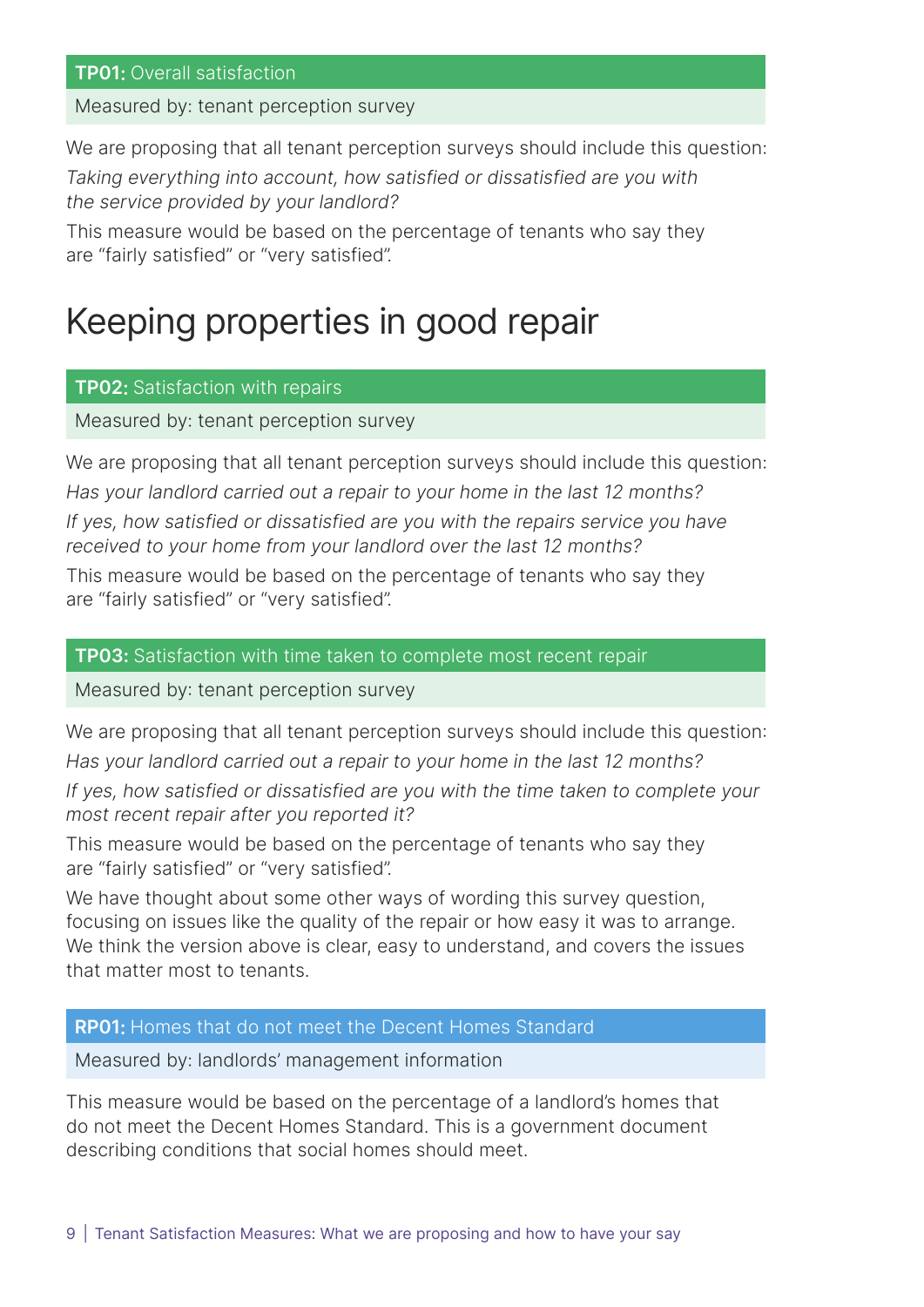## RP02: Repairs completed within target timescale

Measured by: landlords' management information

This measure would be based on the percentage of repairs the landlord has done within the target time they have set for themselves. As part of this measure, landlords would have to make these target times public.

It would only measure non-emergency repairs requested by tenants. Emergency repairs and repairs planned by the landlord would not be included.

We thought about some similar measurements that could be useful, like the average number of days to complete a repair, or the percentage of repairs appointments that take place as planned. We think the version above is transparent, robust, and makes it easy to compare different landlords.

**Shared ownership** homes would not be included in these four tenant satisfaction measures as repairs to these homes are the shared owner's responsibility, not the landlord's.

# Maintaining building safety

## TP04: Satisfaction that the home is well maintained and safe to live in

Measured by: tenant perception survey

We are proposing that all tenant perception surveys should include this question: Thinking specifically about the building you live in, how satisfied or dissatisfied are you that your landlord provides a home that is well maintained and safe for you to live in?

This measure would be based on the percentage of tenants who say they are "fairly satisfied" or "very satisfied".

The phrase "Thinking specifically about the building you live in" is to make sure people are thinking about things to do with their building, and not about the safety of the neighbourhood more generally.

## **BS01:** Gas safety checks

Measured by: landlords' management information

This measure would be based on the percentage of homes that have had all the necessary gas safety checks.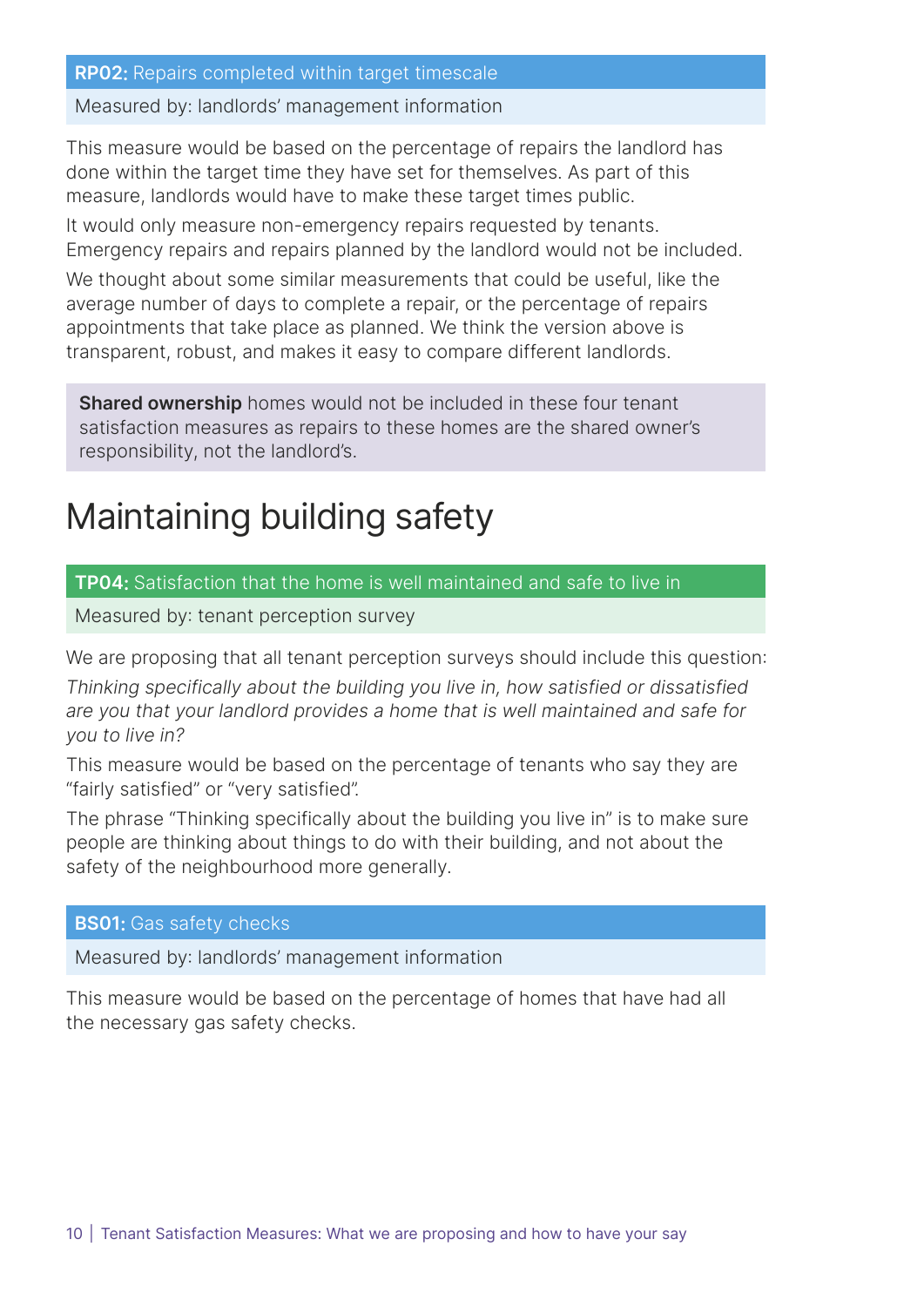#### **BS02: Fire safety checks**

Measured by: landlords' management information

This measure would be based on the percentage of homes in buildings that have had all the necessary fire risk assessments.

#### **BS03: Asbestos safety checks**

Measured by: landlords' management information

This measure would be based on the percentage of homes in buildings that have had all the necessary asbestos management surveys or re-inspections.

#### **BS04: Water safety checks**

Measured by: landlords' management information

This measure would be based on the percentage of homes that have had all the necessary legionella risk assessments. Legionella is a bacteria that can make people ill if it gets into water supplies.

#### **BS05: Lift safety checks**

Measured by: landlords' management information

This measure would be based on the percentage of homes in buildings where the communal passenger lifts have had all the necessary safety checks.

## Measures BS01–BS05

We are proposing that these five measures should be based on the number of individual homes that are covered by relevant safety checks. Not all homes require all checks.

We thought about basing these measures on the number of buildings or the number of checks. But a single check could affect one household or many, so we do not think these measures would be as clear or make as much sense for tenants as the ones we are proposing.

Landlords' responsibilities go beyond safety checks. For example, they must also act on the results of the checks to maintain a good standard of safety. We thought about whether to include actions like these in measures BS01-05, but we believe this would make them too complex and less clear.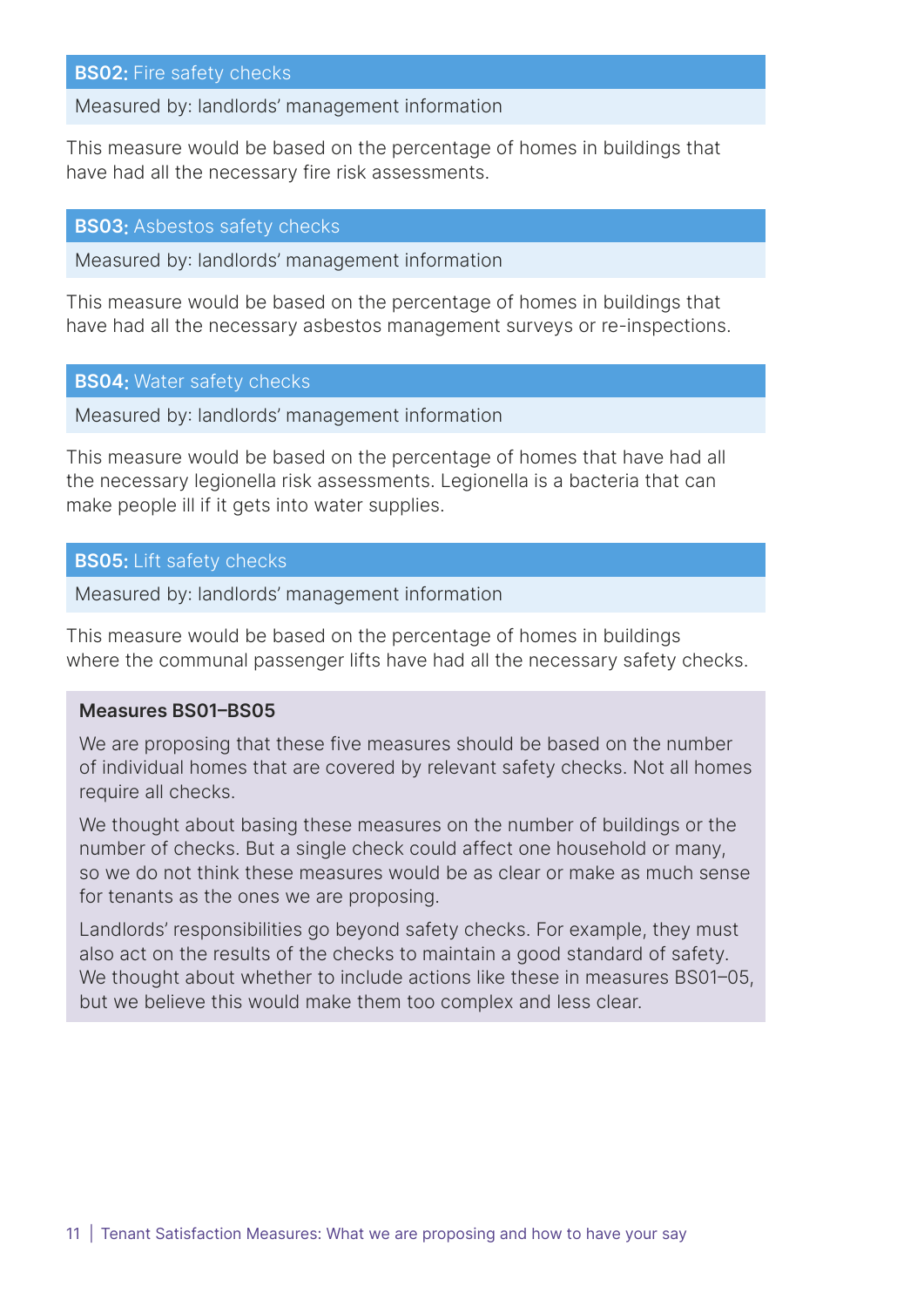# Respectful and helpful engagement

## **TP05:** Satisfaction that the landlord listens to tenant views and acts upon them

Measured by: tenant perception survey

We are proposing that all tenant perception surveys should include this question:

How satisfied or dissatisfied are you with the extent to which your landlord listens to your views and acts upon them?

This measure would be based on the percentage of tenants who say they are "fairly satisfied" or "very satisfied".

It looks at one part of how landlords communicate with tenants: when the landlord is responding to a tenant. Measure TP06 looks at another part of this picture.

# **TP06:** Satisfaction that the landlord keeps tenants informed about things that matter to them

Measured by: tenant perception survey

We are proposing that all tenant perception surveys should include this question:

How satisfied or dissatisfied are you with the way your landlord keeps you informed about things that matter to you as a tenant?

This measure would be based on the percentage of tenants who say they are "fairly satisfied" or "very satisfied".

It looks at one part of how landlords communicate with tenants: when the landlord provides information. Measure TP05 looks at another part of this picture.

There are other ways landlords and tenants interact. For example, some tenants review or oversee their landlord's decisions. Only a small number of tenants normally choose to work with their landlords like this, though, so we do not think a tenant perception survey is the right way to learn about these parts of the picture.

# **TP07:** Agreement that the landlord treats tenants fairly and with respect

Measured by: tenant perception survey

We are proposing that all tenant perception surveys should include this question: To what extent do you agree or disagree with the following statement? "My landlord treats me fairly and with respect."

This measure would be based on the percentage of tenants who say they "agree" or "strongly agree".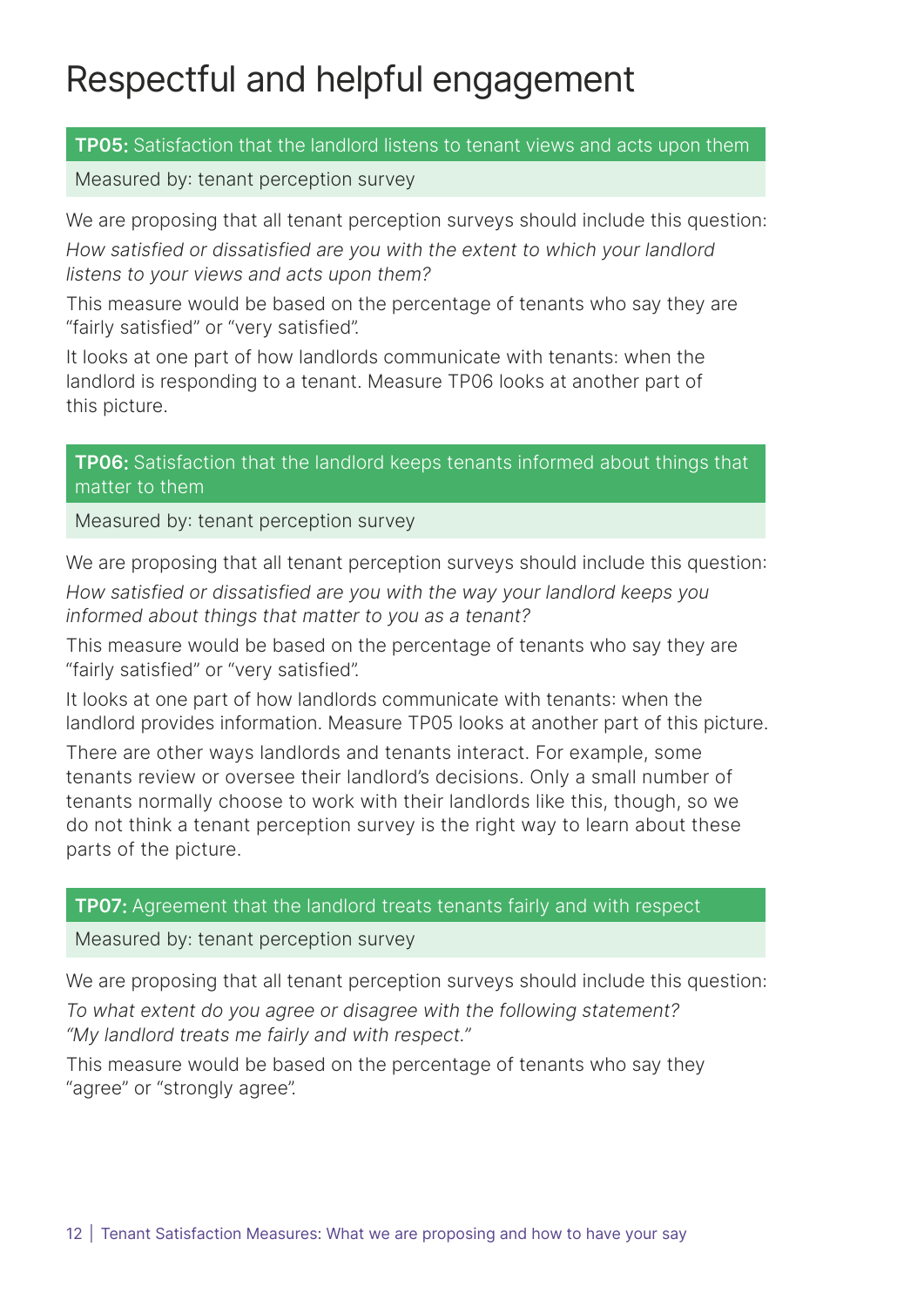# Responsible neighbourhood management

# TP08: Satisfaction that the landlord keeps communal areas clean, safe and well-maintained

# Measured by: tenant perception survey

We are proposing that all tenant perception surveys should include this question: Do you live in a building with communal areas, either inside or outside, that you share with other people who live in the building?

If yes, how satisfied or dissatisfied are you that your landlord keeps these communal areas clean, safe and well-maintained?

This measure would be based on the percentage of tenants who say they are "fairly satisfied" or "very satisfied".

**TP09:** Satisfaction that the landlord makes a positive contribution to neighbourhoods

Measured by: tenant perception survey

We are proposing that all tenant perception surveys should include this question:

Thinking about what your landlord does to improve your neighbourhood as a place to live, how satisfied or dissatisfied are you with the extent to which your landlord makes a positive contribution to your neighbourhood?

We are also interested in what you think about an alternative version of this question:

How satisfied or dissatisfied are you with your neighbourhood as a place to live?

Either way, this measure would be based on the percentage of tenants who say they are "fairly satisfied" or "very satisfied".

Our preferred version of the question makes sure we are measuring things landlords are actually responsible for. On the other hand, tenants might not always know what their landlord does or is responsible for around their neighbourhood.

Also, landlords that own entire estates, including local shops and other amenities, can probably make a bigger contribution to the neighbourhood than landlords that only own a few homes. This might make it more difficult to compare different landlords using this measure.

The alternative version of the question is easier to understand, but not everything in a tenant's neighbourhood is the way it is because of their landlord, so it might not be the best way to measure landlords' performance.

Another option is not to ask about satisfaction with neighbourhoods in the tenant perception survey. In that case, we could use other measures like TP08, TP10 and NM01 to understand how well landlords contribute to their neighbourhoods.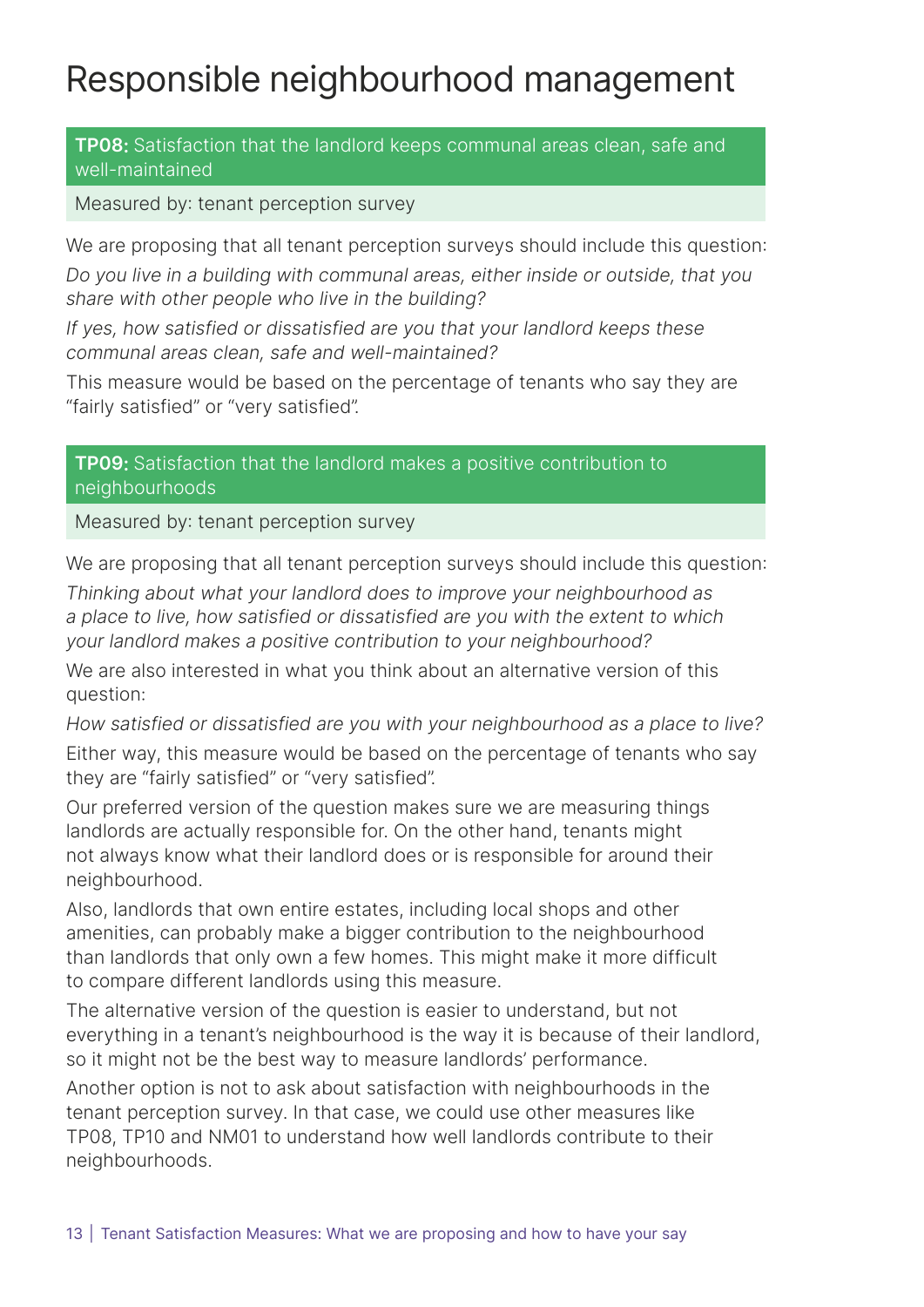# TP10: Satisfaction with the landlord's approach to handling of anti-social behaviour

Measured by: tenant perception survey

We are proposing that all tenant perception surveys should include this question:

How satisfied or dissatisfied are you with your landlord's approach to handling anti-social behaviour?

This measure would be based on the percentage of tenants who say they are "fairly satisfied" or "very satisfied".

Not every tenant will have raised a formal anti-social behaviour case with their landlord, but we still propose putting this question to everyone.

We could have proposed asking tenants this question after they report an anti-social behaviour case (a 'transactional survey'). Asking the question in the tenant perception survey instead means that people who have not formally reported any anti-social behaviour can still have their say. It also avoids this measure being based on the views of a small number of people.

## NM01: Anti-social behaviour cases relative to the size of the landlord

Measured by: landlords' management information

This measure would be based on the number of anti-social behaviour cases opened for each 1,000 homes the landlord owns. Anti-social behaviour cases would also include cases related to domestic abuse and hate crime.

We could have proposed basing this measure on anti-social behaviour complaints or reports. We proposed basing it on anti-social behaviour cases instead, to avoid confusion.

Measuring reports could cause confusion when there are several reports of the same incident; cases are a clearer measure. The word "complaints" could cause confusion because in other measures like CH01–CH02 and TP11–TP12, it means complaints about the landlord, while here it would mean complaints to the landlord about anti-social behaviour.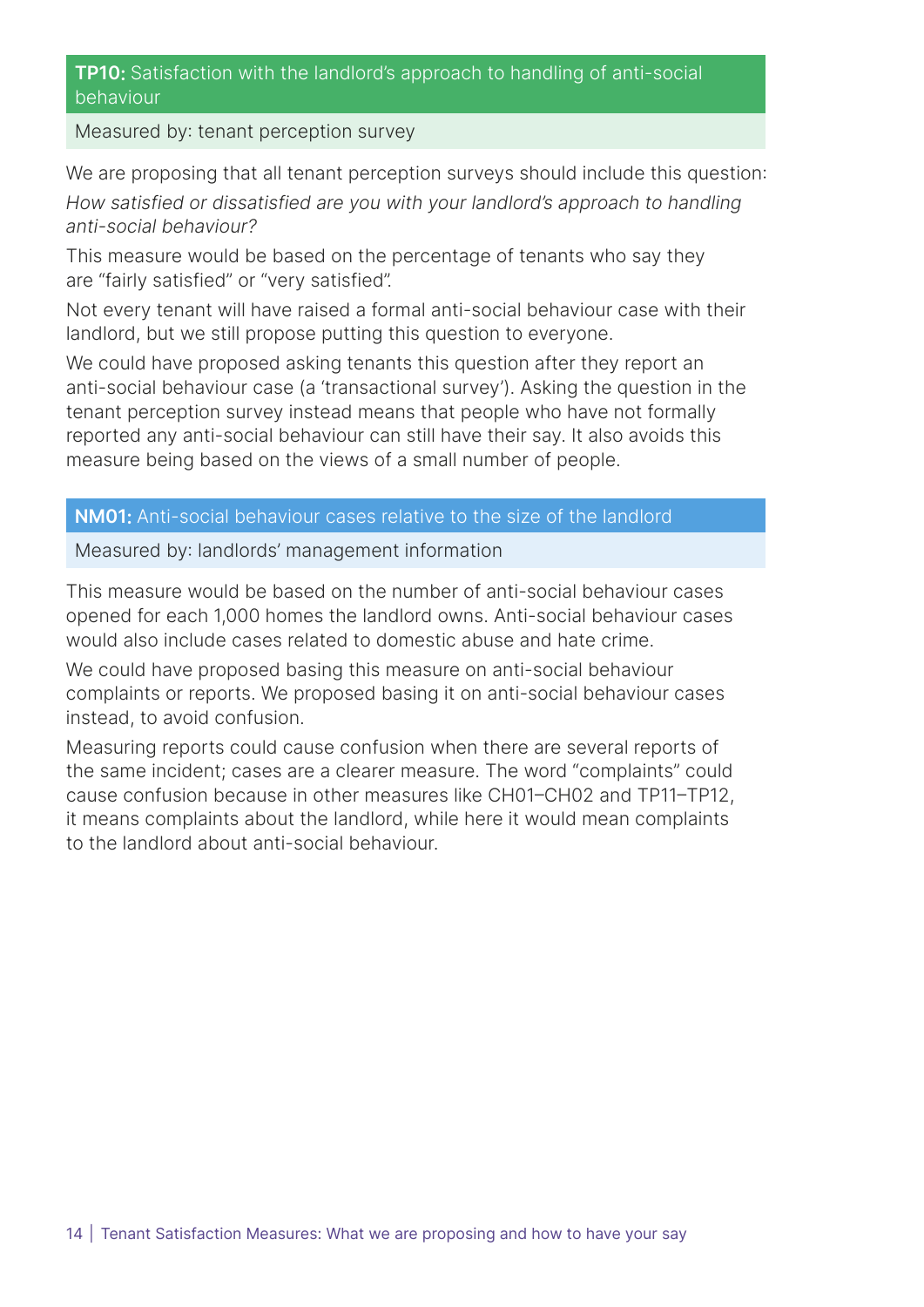# Effective handling of complaints

# TP11: Satisfaction with the landlord's approach to handling of complaints

Measured by: tenant perception survey

We are proposing that all tenant perception surveys should include this question: How satisfied or dissatisfied are you with your landlord's approach to complaints handling?

This measure would be based on the percentage of tenants who say they are "fairly satisfied" or "very satisfied".

Not many tenants may have made a formal complaint to their landlord recently, but we think many tenants will still have important views on this question.

We could have proposed asking tenants this question after they make a formal complaint (a 'transactional survey'). Asking the question in the tenant perception survey instead means that people who have not made a formal complaint can still have their say. It also avoids this measure being based on the views of a small number of people.

# **TP12:** Tenant knowledge of how to make a complaint

Measured by: tenant perception survey

We are proposing that all tenant perception surveys should include this question:

To what extent do you agree or disagree with the following statement? "I know how to make a complaint to my landlord if I am not happy with the service I receive."

This measure would be based on the percentage of tenants who say they "agree" or "strongly agree".

# **CH01:** Complaints relative to the size of the landlord

Measured by: landlords' management information

This measure would be based on the numbers of complaints the landlord receives for each 1,000 homes they own.

# CH02: Complaints responded to within Complaint Handling Code timescales

Measured by: landlords' management information

This measure would be based on the percentage of complaints the landlord responds to within the times set by the Housing Ombudsman's Complaint Handling Code. All social housing landlords have to follow this Code.

The Housing Ombudsman is an independent organisation that tenants can ask to look at complaints about social housing landlords. [Find out what the Complaint Handling Code](https://www.housing-ombudsman.org.uk/landlords-info/complaint-handling-code/) says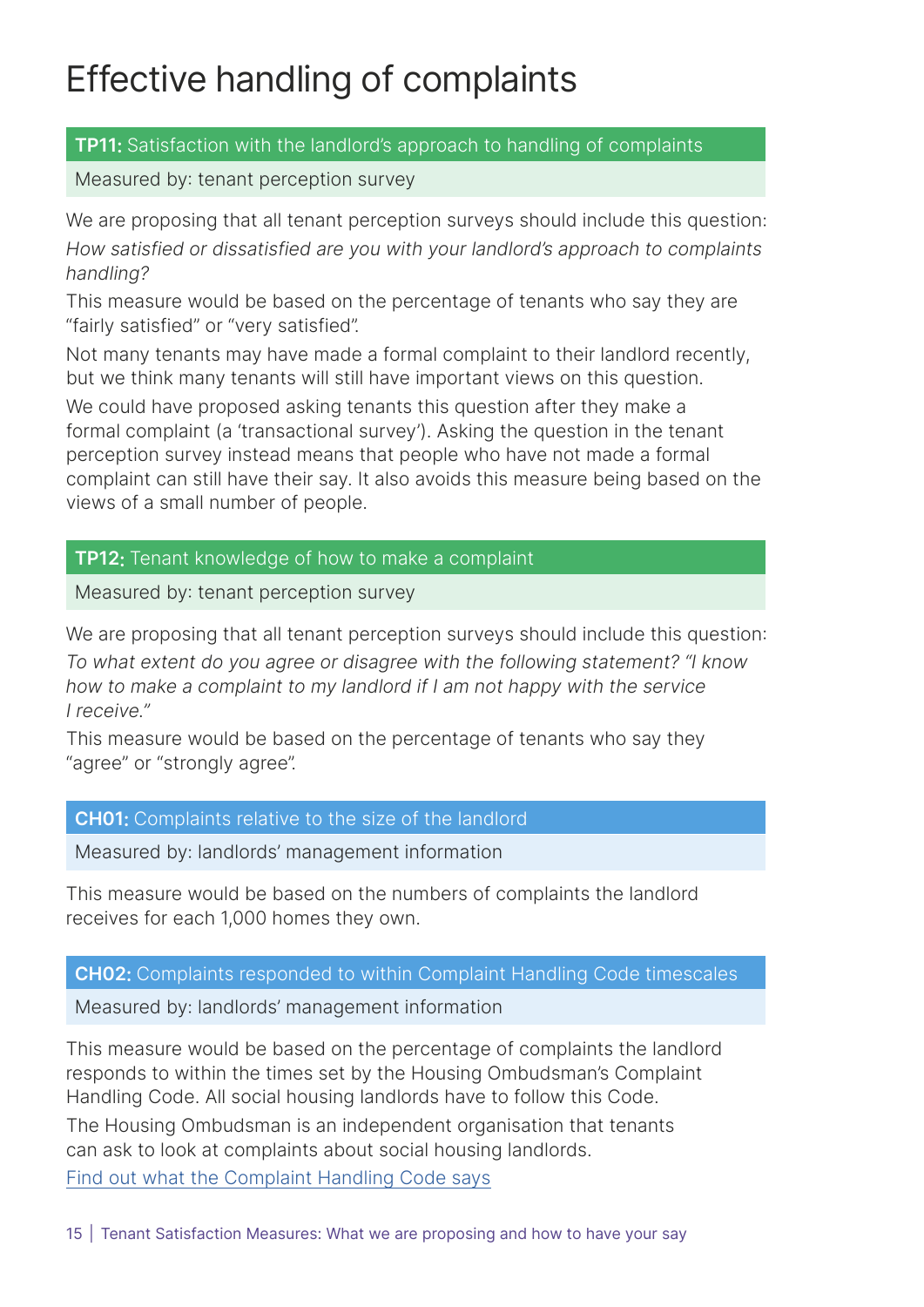# The proposals

# The tenant satisfaction measures standard

The Regulator of Social Housing sets standards that all social housing landlords must meet. In certain circumstances where a landlord does not meet one of these standards, we may take action.

We are proposing a new standard that describes what we expect and require of landlords when it comes to tenant satisfaction measures.

Among other things, this standard would require landlords to collect and send us their tenant satisfaction measures results.

Our proposed standard says that landlords must publish their results every year in a way that tenants can easily access and understand.

It also goes into more detail about:

- when landlords should collect and send us the information
- the accuracy and quality of information we would expect

You can read our proposed standard, in full, in Annex 1 of Consultation on the introduction of tenant satisfaction measures.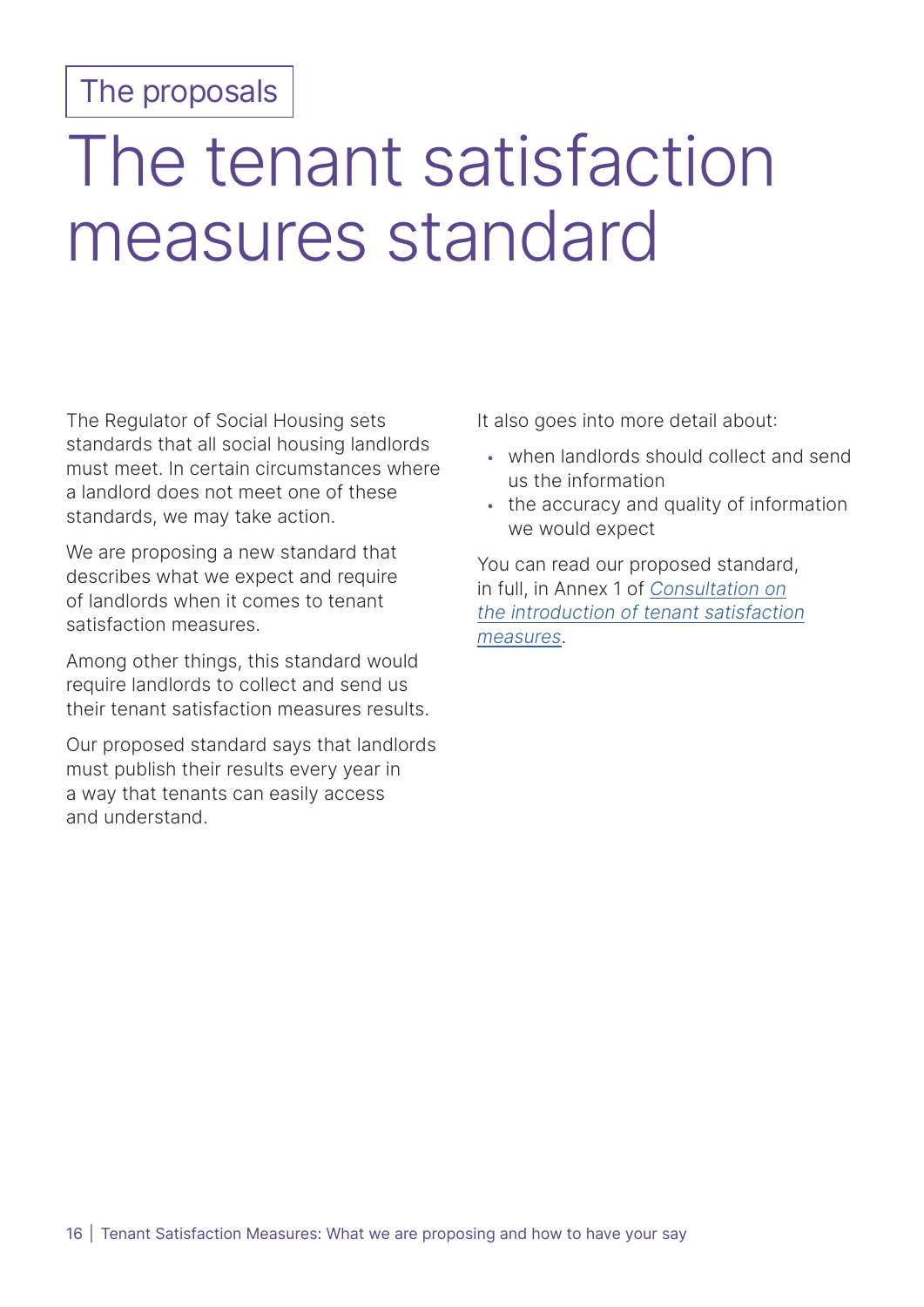# The proposals

# Landlords' responsibilities

# Tenant perception surveys

Our current proposals mean that landlords would be responsible for running tenant perception surveys to collect data for tenant satisfaction measures TP01–TP12.

Landlords with 1,000 or more homes would have to run the survey every year. Landlords with fewer than 1,000 homes would have the option of running it every year or every two years.

Landlords could decide to survey all their tenants (a 'census survey'). Landlords with many homes would also have the option of surveying only some of their tenants. Landlords who choose this option would have to follow rules we set about how many tenants they survey and how to randomly select who gets surveyed. We are proposing rules that mean the results would be similar to what they would be if they surveyed all tenants.

Landlords would be allowed to run the survey by post, by phone, face to face, online, or however is best for their tenants. They would have to:

• say at the start of the survey roughly how long it will take to complete

- let tenants know that the survey will be used for tenant satisfaction measures
- include the 12 tenant perception survey questions exactly as we have written them.

They would be allowed to include their own questions as well as the 12 required ones.

Landlords would be responsible for making sure their survey results are meaningful. This includes getting enough responses and avoiding carrying out surveys in ways that might stop certain groups of tenants from taking part.

Landlords would need to check whether the mix of people who responded is similar to the mix of people living in their homes. If they see a big difference, they would need to check their survey results to make sure they are accurate.

When they publish their tenant satisfaction measures results, landlords would also have to report how they carried out their tenant perception survey, including how many responses they had.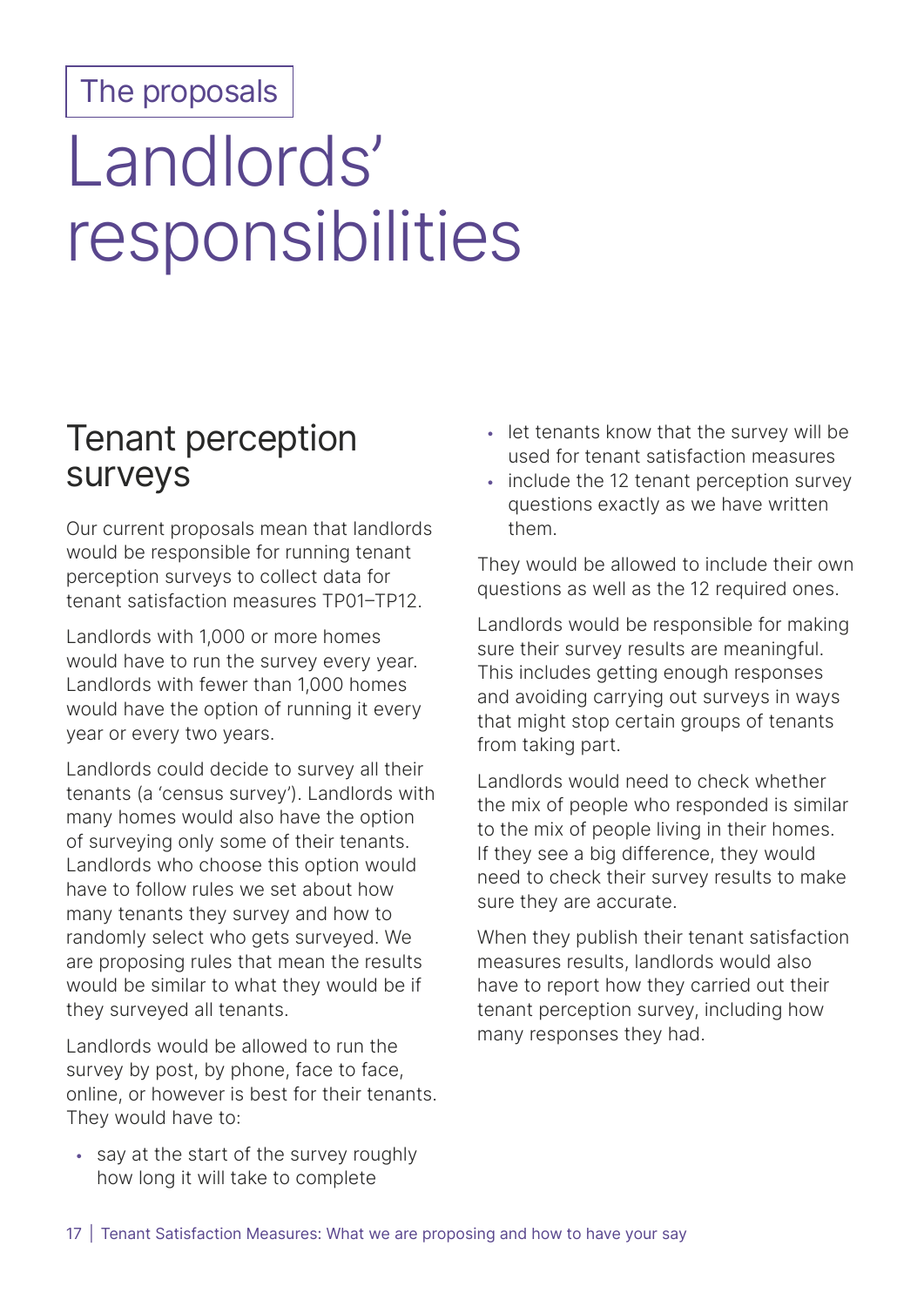# Protecting privacy

Any information tenants provide to help their landlords calculate their tenant satisfaction measures results would be covered by privacy and data protection laws. Landlords would be responsible for making sure they (and any companies they employ to work with the information) are following these laws.

This is important, not just because of the law, but because tenants need to be comfortable giving honest answers to tenant perception surveys. Protecting tenants' privacy and confidentiality helps with this.

# Reporting results

Our current proposals mean that all social housing landlords would have to publish their performance on tenant satisfaction measures to their tenants every year.

Only landlords with 1,000 or more homes would also have to submit their data to us.

Landlords would be responsible for making sure they have calculated the results accurately.

All landlords would have to report the results of the tenant satisfaction measures for their whole organisation. If they see that it is useful for their tenants, landlords could also decide to publish the results for specific neighbourhoods, specific local authorities or other groups of homes.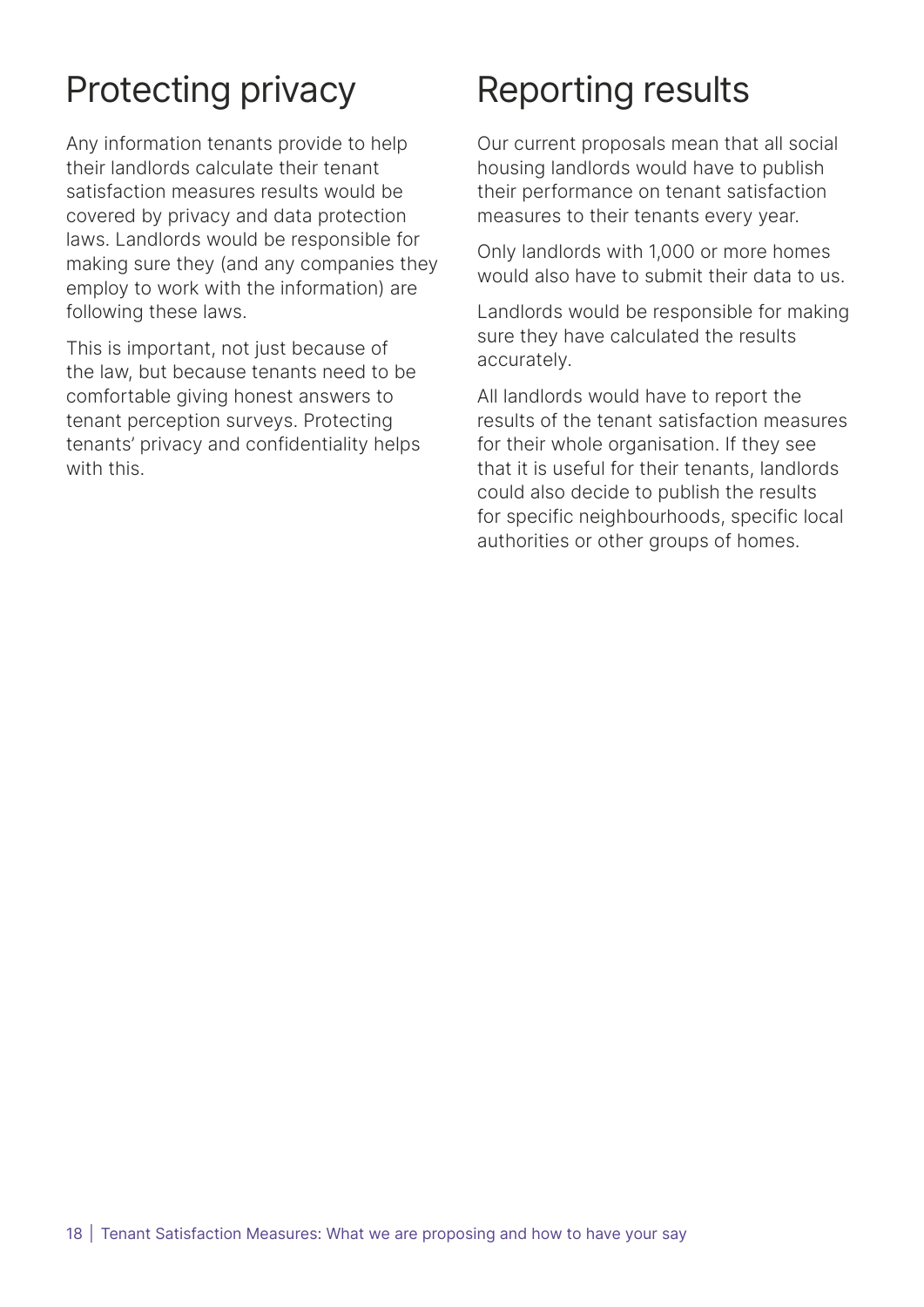# The proposals

# Making use of the measures

# How we will use the measures

To understand what sort of job landlords are doing for their tenants, we will look at tenant satisfaction measures data alongside other sources of information. This will help us with our regulation of social housing.

The measures might help us spot areas where we need to follow up with a particular landlord to make sure they are meeting our standards.

# What we will make public

We plan to publish the results of tenant satisfaction measures for all landlords with 1,000 or more homes.

These results will come out once a year.

You can read draft guidance about how landlords provide tenant satisfaction measures information to us, and how we will use it, in Annex 4 of [Consultation on the](https://www.gov.uk/government/consultations/consultation-on-the-introduction-of-tenant-satisfaction-measures)  [introduction of tenant satisfaction measures](https://www.gov.uk/government/consultations/consultation-on-the-introduction-of-tenant-satisfaction-measures).

# Our impact assessments

Consultation questions 18 and 19 ask whether you agree with the conclusions in our draft Regulatory Impact Assessment and our draft Equality Impact Assessment.

The draft Regulatory Impact Assessment looks at the costs and benefits of introducing tenant satisfaction measures for us, for landlords and for tenants. The draft Equality Impact Assessment looks at what effects

introducing the measures might have on members of groups that are protected by equality laws. We have used these draft assessments to inform our proposals.

You can read the draft Regulatory Impact Assessment in Annex 6 of Consultation on the introduction of tenant satisfaction measures. You can read the draft Equality Impact Assessment in Annex 7.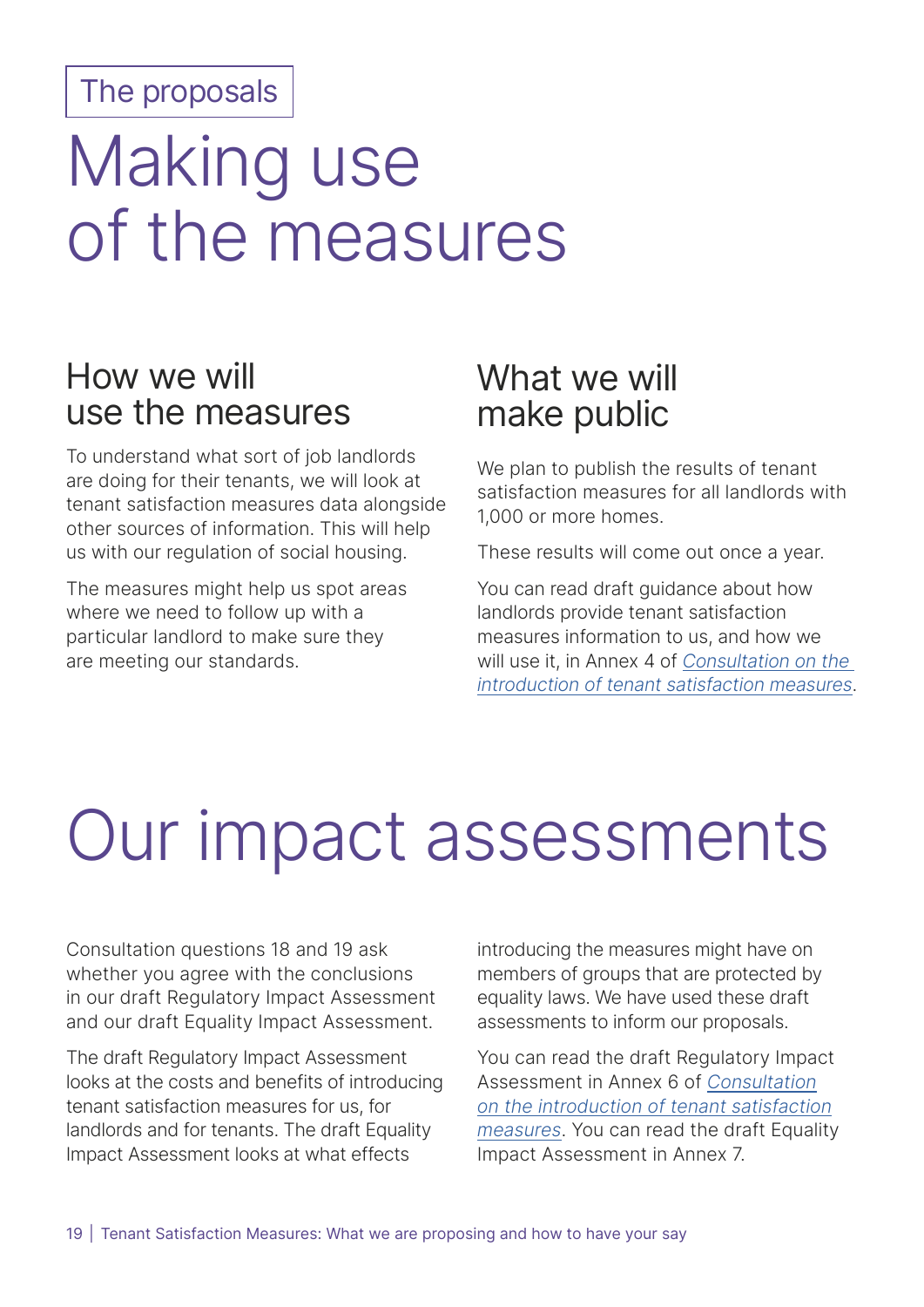# Consultation questions

You are encouraged to answer as many questions as possible, but you do not have to respond to every question.

If you are responding by email or post, please make it clear which questions you are responding to.

# $\rightarrow$  Question 1A

Do you agree that the proposed Tenant Satisfaction Measures Standard sets clear expectations for registered providers?

## Answer

- Agree.
- Disagree please explain and provide any alternative suggestions where relevant.

## For information to help you answer this question, see:

- This document page 16
- Consultation document pages 25–29

# $\rightarrow$  Question 1B

Do you agree that the proposed Tenant Satisfaction Measures Standard supports the regulator in ensuring that the tenant satisfaction measures provide tenants with greater transparency about their landlord's performance (one of the aims of the tenant satisfaction measures in the white paper)?

## Answer

- Agree.
- Disagree please explain and provide any alternative suggestions where relevant. For information to help you answer this question, see:
- This document page 16
- Consultation document pages 25–29

Where we are asking for your views about the tenant satisfaction measures (consultation questions 2–12), you are welcome to give general views on the scope of tenant satisfaction measures and/or the detailed definitions of individual tenant satisfaction measures themselves set out in full in Tenant Satisfaction Measures: Technical Requirements (Annex 2 of [Consultation](https://www.gov.uk/government/consultations/consultation-on-the-introduction-of-tenant-satisfaction-measures) on the [introduction of tenant satisfaction measures\)](https://www.gov.uk/government/consultations/consultation-on-the-introduction-of-tenant-satisfaction-measures).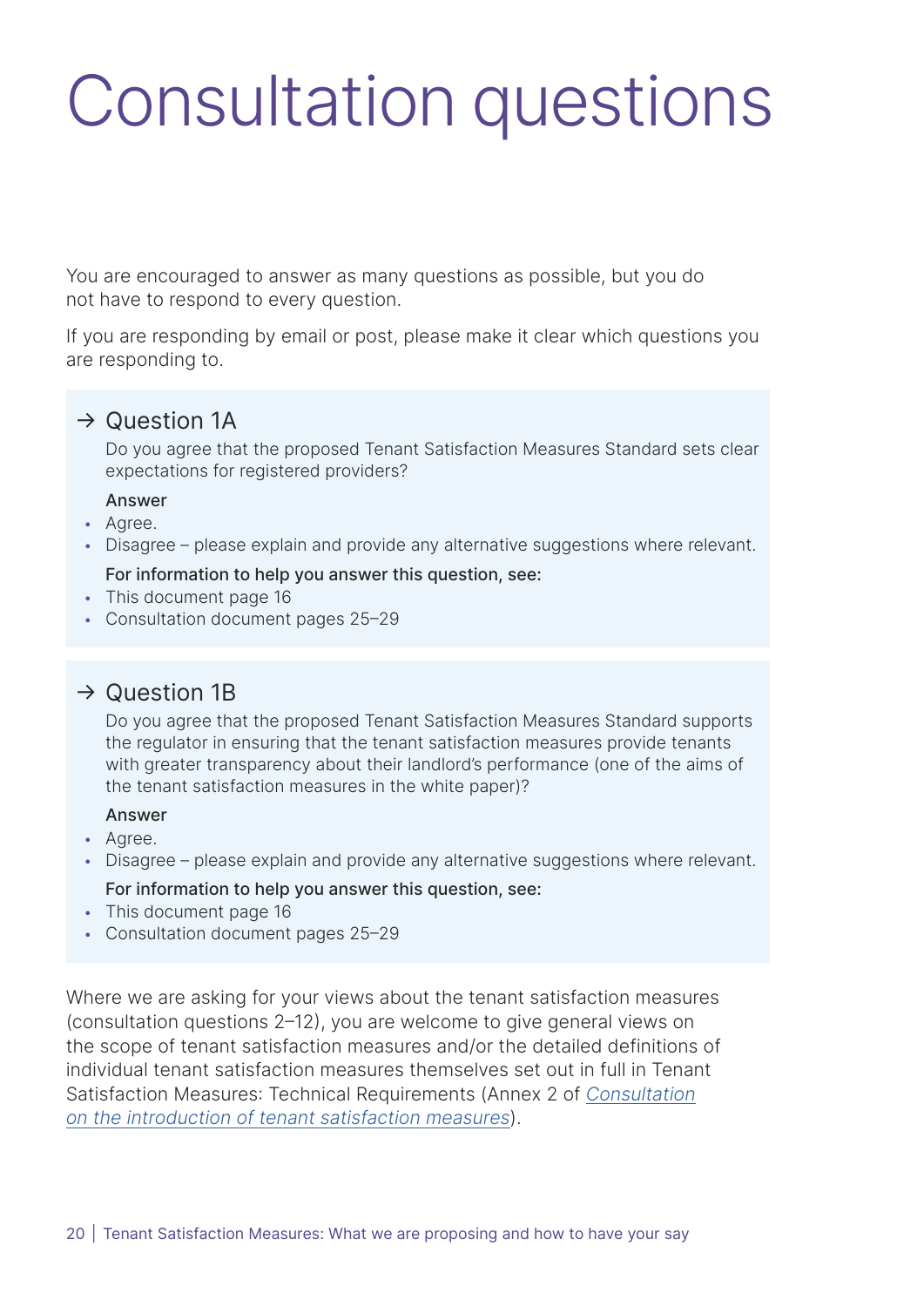We are proposing to introduce two tenant satisfaction measures about timeliness of repairs (RP02 Repairs completed within target timescale and TP03 Satisfaction with time taken to complete most recent repair). Do you agree that both RP02 and TP03 should be used to measure timeliness of repairs?

#### Answer

- Agree please explain.
- Disagree please explain and provide any alternative suggestions where relevant.

#### For information to help you answer this question, see:

- This document pages 9 & 10
- Consultation document pages 35–38

# $\rightarrow$  Question 3

There are four proposed tenant satisfaction measures under the theme of Keeping Properties in Good Repair (RP01 Homes that do not meet the Decent Homes Standard, RP02 Repairs completed within target timescale, TP02 Satisfaction with repairs and TP03 Satisfaction with time taken to complete most recent repair). Overall, do you think they give a well-rounded view of performance under this theme?

#### **Answer**

- Yes.
- No please explain and provide any alternative suggestions where relevant. Please tell us if you have any comments on any of the individual tenant satisfaction measures under the theme of Keeping Properties in Good Repair.

## For information to help you answer this question, see:

- This document pages 9 & 10
- Consultation document pages 35–38

# $\rightarrow$  Question 4

Do you agree with the proposal to use the individual homes for which the relevant safety checks have been carried out as the basis for the following Maintaining Building Safety tenant satisfaction measures: BS01 Gas safety checks, BS02 Fire safety checks, BS03 Asbestos safety checks, BS04 Water safety checks and BS05 Lift safety checks?

## Answer

- Agree please explain.
- Disagree please explain and provide any alternative suggestions where relevant.

- This document pages 10 & 11
- Consultation document pages 39–42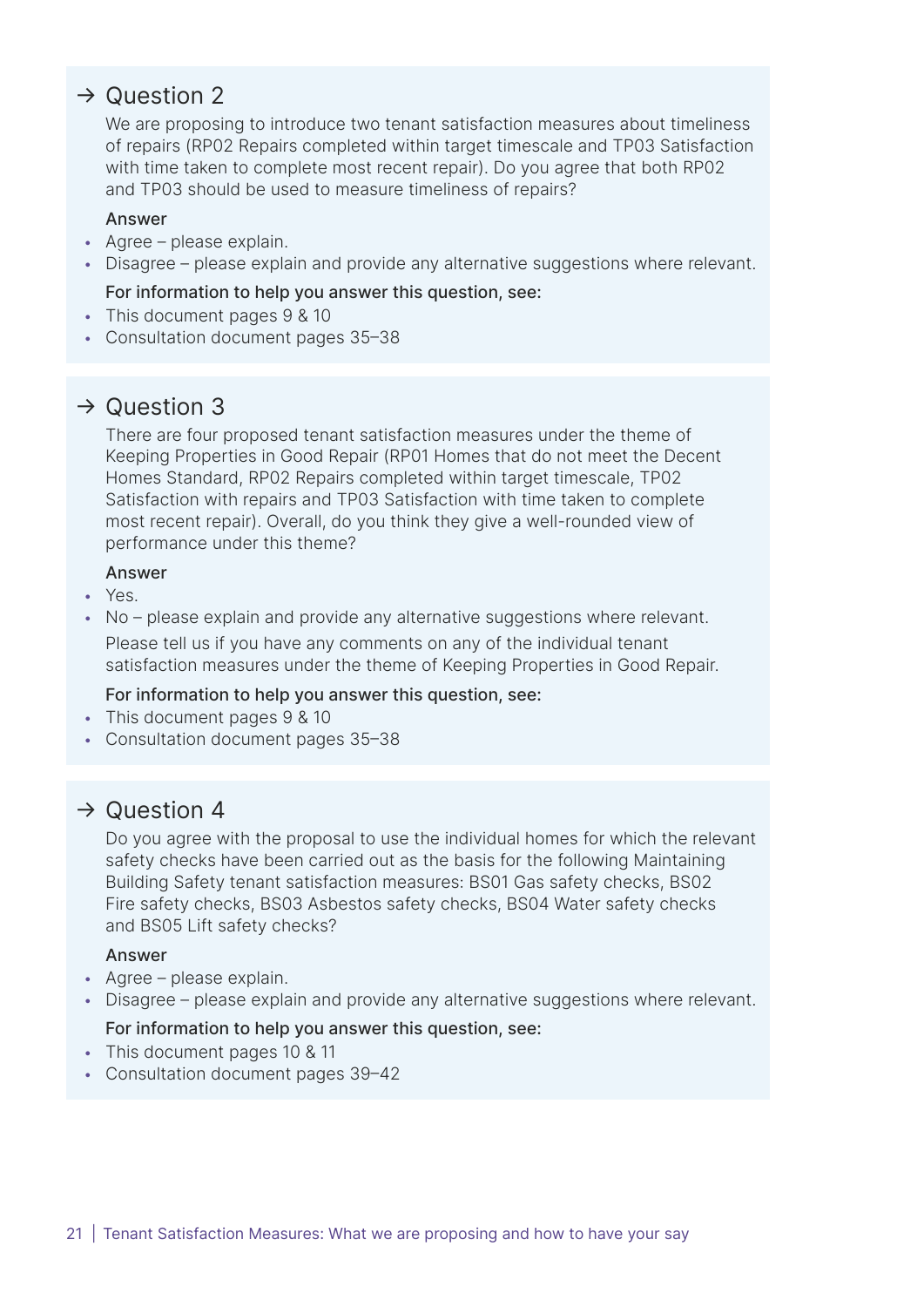There are six proposed tenant satisfaction measures under the theme of Maintaining Building Safety (BS01 Gas safety checks, BS02 Fire safety checks, BS03 Asbestos safety checks, BS04 Water safety checks, BS05 Lift safety checks and TP04 Satisfaction that the home is well maintained and safe to live in). Overall, do you think they give a well-rounded picture of performance under this theme?

#### Answer

- Yes.
- No please explain and provide any alternative suggestions where relevant.

Please tell us if you have any comments on any of the individual tenant satisfaction measures under the theme of Maintaining Building Safety.

#### For information to help you answer this question, see:

- This document pages 10 & 11
- Consultation document pages 39–42

# $\rightarrow$  Question 6

Do you agree with the proposal that TP11 Satisfaction with the landlord's approach to handling of complaints is measured by a perception survey?

#### Answer

- Agree please explain.
- Disagree please explain and provide any alternative suggestions where relevant.

#### For information to help you answer this question, see:

- This document page 15
- Consultation document pages 43–46

# $\rightarrow$  Question 7

There are four proposed tenant satisfaction measures under the theme of Effective Handling of Complaints (CH01 Complaints relative to the size of the landlord, CH02 Complaints responded to within Complaint Handling Code timescales, TP11 Satisfaction with the landlord's approach to handling of complaints and TP12 Tenant knowledge of how to make a complaint). Overall, do you think they give a well-rounded picture of performance under this theme?

## Answer

- Yes.
- No please explain and provide any alternative suggestions where relevant. Please tell us if you have any comments on any of the individual tenant satisfaction measures under the theme of Effective Handling of Complaints.

- This document page 15
- Consultation document pages 43–47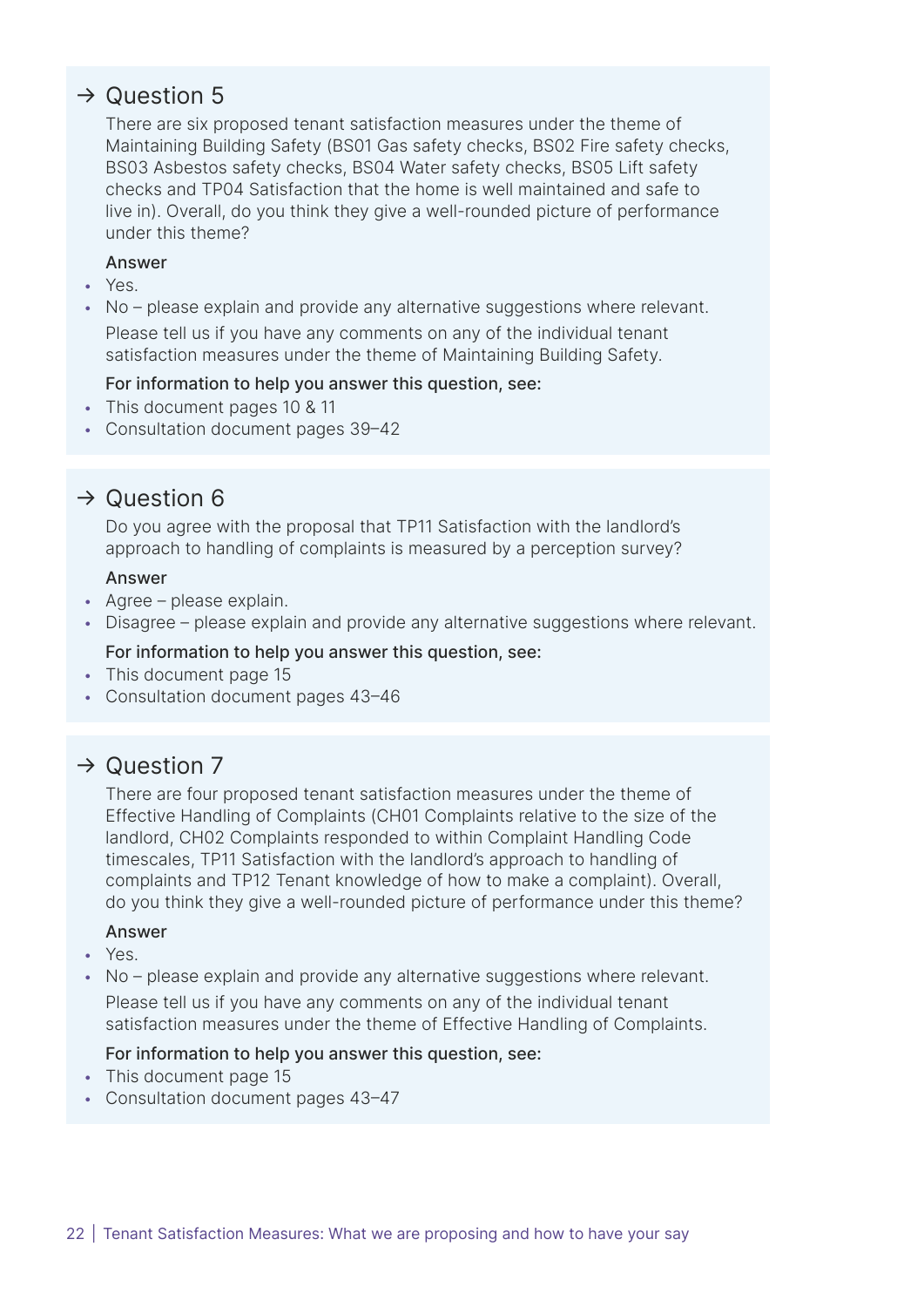There are three proposed tenant satisfaction measures under the theme of Respectful and Helpful Engagement (TP05 Satisfaction that the landlord listens to tenant views and acts upon them, TP06 Satisfaction that the landlord keeps tenants informed about things that matter to them and TP07 Agreement that the landlord treats tenants fairly and with respect). Overall, do you think they give a well-rounded picture of performance under this theme?

#### Answer

- Yes.
- No please explain and provide any alternative suggestions where relevant. Please tell us if you have any comments on any of the individual tenant satisfaction measures under the theme of Respectful and Helpful Engagement.

## For information to help you answer this question, see:

- This document page 12
- Consultation document pages 47–49

# $\rightarrow$  Question 9

For the tenant satisfaction measure relating to satisfaction with the neighbourhood, we have presented a lead proposal and an alternative option. Do you agree with the lead proposal that TP09 is Satisfaction that the landlord makes a positive contribution to neighbourhoods?

#### Answer

- Yes I agree with the lead proposal for TP09 which is Satisfaction that the landlord makes a positive contribution to neighbourhoods.
- No I prefer the alternative option for TP09 which is Satisfaction with your neighbourhood as a place to live – please explain.
- No I don't agree with either option please explain and tell us your suggestion for an alternative tenant satisfaction measure.
- I don't think there should be a tenant satisfaction measure about satisfaction with the neighbourhood in the suite of tenant satisfaction measures – please explain.

## For information to help you answer this question, see:

- This document page 13
- Consultation document pages 49–53

# $\rightarrow$  Question 10

Do you agree with the proposal that TP10 about satisfaction with the landlord's approach to handling of anti-social behaviour is measured by a perception survey?

## Answer

- Agree please explain.
- Disagree please explain and provide any alternative suggestions where relevant.

- This document page 14
- Consultation document pages 53 & 54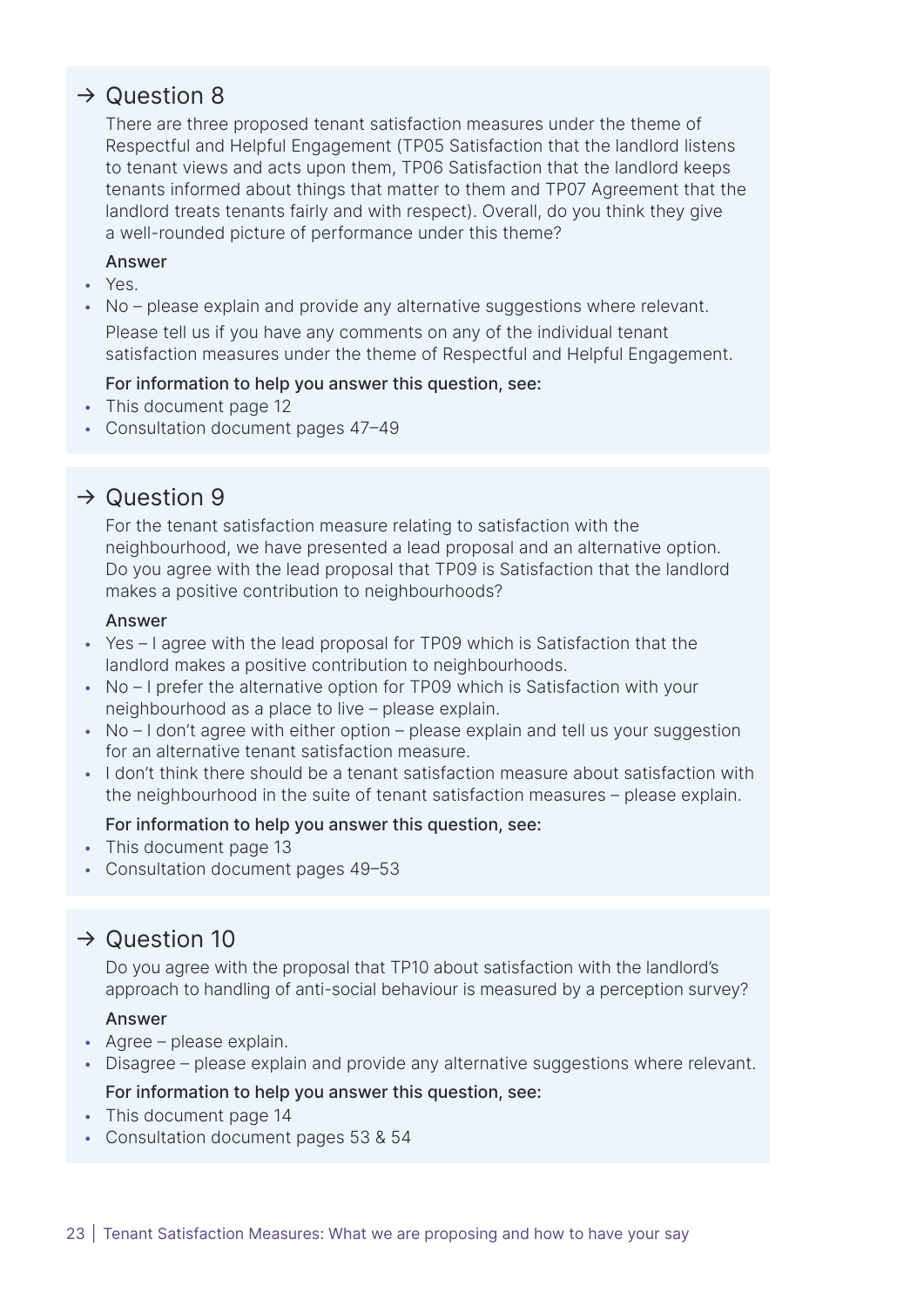There are four proposed tenant satisfaction measures under the theme of Responsible Neighbourhood Management (NM01 Anti-social behaviour cases relative to the size of the landlord, TP08 Satisfaction that the landlord keeps communal areas clean, safe and well-maintained, TP09 Satisfaction that the landlord makes a positive contribution to neighbourhoods and TP10 Satisfaction with the landlord's approach to handling of anti-social behaviour). Overall, do you think they give a well-rounded picture of performance under this theme?

#### Answer

- Yes.
- No please explain and provide any alternative suggestions where relevant. Please tell us if you have any comments on any of the individual tenant satisfaction measures under the theme of Responsible Neighbourhood Management.

## For information to help you answer this question, see:

- This document pages 13 & 14
- Consultation document pages 49–54

# $\rightarrow$  Question 12A

Please tell us your views on the number of tenant satisfaction measures by selecting one of the following options:

#### Answer

- There are too many tenant satisfaction measures in the suite please explain.
- There is the right number of tenant satisfaction measures in the suite.
- There are too few tenant satisfaction measures in the suite please explain.

## For information to help you answer this question, see:

- This document pages 7 & 8
- Consultation document pages 32 & 55

# $\rightarrow$  Question 12B

Do you think there are any tenant satisfaction measures that should be added to or removed from the final suite of tenant satisfaction measures?

#### Answer

- Yes please tell us what they are and why.
- No.

- This document pages 7 & 8
- Consultation document pages 32 & 55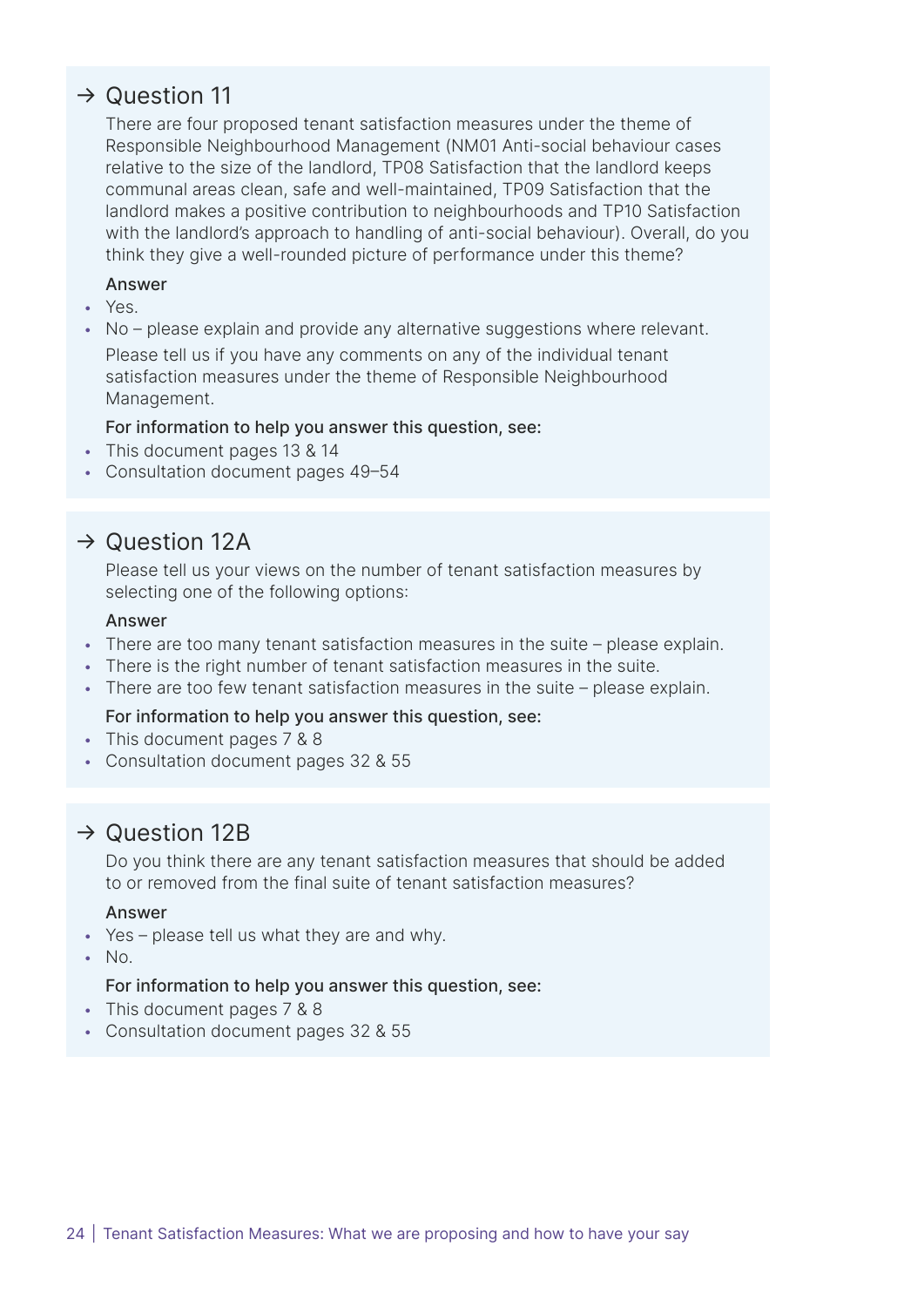Overall, do you think the suite of tenant satisfaction measures works well as a whole in providing rounded information to tenants about their landlord's performance?

#### Answer

- Yes please explain.
- Partially please explain and provide any alternative suggestions where relevant.
- No please explain and provide any alternative suggestions where relevant.
- Don't know.

#### For information to help you answer this question, see:

- This document pages 7 & 8
- Consultation document pages 32 & 55

# $\rightarrow$  Question 13

Chapter 9 of the consultation document covers some general requirements that apply to all tenant satisfaction measures, which are addressed in more detail in Annex 2 Tenant Satisfaction Measures: Technical Requirements. These include how providers should collect and report the tenant satisfaction measures, the types of homes that should be included, as well as the time period over which data should be reported. Do you agree with these proposals?

#### Answer

- Agree please explain.
- Disagree please explain and provide any alternative suggestions where relevant. For information to help you answer this question, see:
- This document pages 17 & 18
- Consultation document pages 56–60

# $\rightarrow$  Question 14

We propose to allow providers to choose the most appropriate survey collection method (e.g., postal, by phone, online etc.) to obtain data for the tenant perception measures TP01–TP12. Do you agree with this proposal?

#### Answer

- Agree please explain.
- Disagree please explain and provide any alternative suggestions where relevant.

- This document page 17
- Consultation document page 64 & 65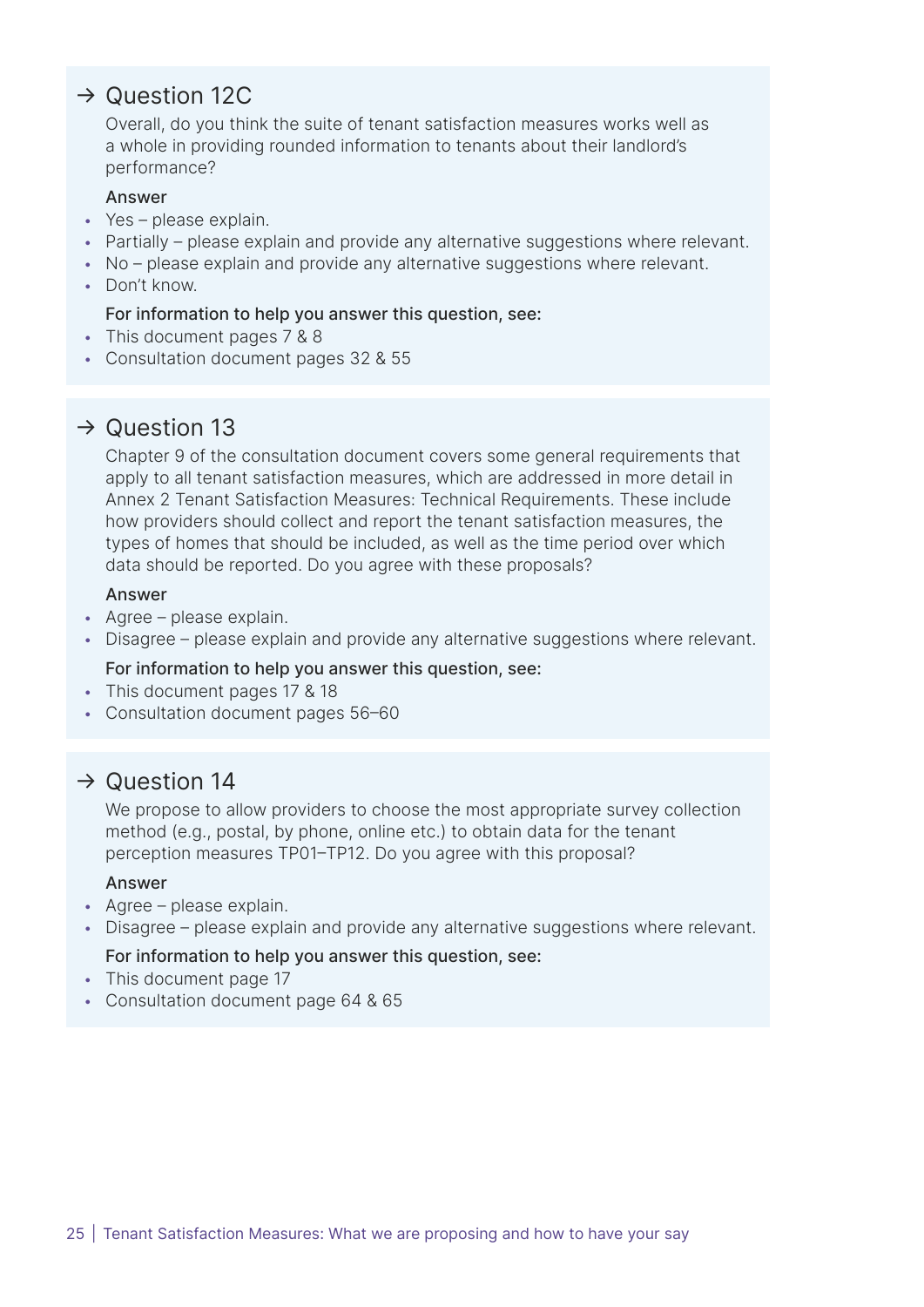Chapter 10 of the consultation document covers some requirements that apply to the tenant satisfaction measures which are tenant perception measures (TP01–TP12). These requirements are addressed in more detail in Annex 3 Tenant Satisfaction Measures: Tenant Survey Requirements. The requirements include survey type, survey timing, response options and who is to be surveyed. Do you agree with these requirements?

#### Answer

- Agree please explain.
- Disagree please explain and provide any alternative suggestions where relevant.

#### For information to help you answer this question, see:

- This document pages 17 & 18
- Consultation document pages 61–67

# $\rightarrow$  Question 16

We propose to tailor our tenant satisfaction measure requirements for registered providers that own fewer than 1,000 relevant homes. This includes not requiring them to submit tenant satisfaction measure data to the regulator, allowing them to collect and report tenant satisfaction measures annually according to a reporting year other than 1 April to 31 March and allowing them to undertake a census tenant perception survey. Do you agree with this approach?

## Answer

- Agree please explain.
- Disagree please explain.

## For information to help you answer this question, see:

- This document pages 18
- Consultation document pages 68–70

# $\rightarrow$  Question 17

Chapter 13 of the consultation document covers our proposed guidance about the submission of information to the regulator in relation to the tenant satisfaction measures, which is set out in more detail in Annex 4. This includes generally not using tenant satisfaction measure information as a source of regulatory intelligence in isolation, but rather as information we may take into account alongside other sources. Do you agree with this proposed approach?

## Answer

- Agree please explain.
- Disagree please explain.

- This document page 19
- Consultation document pages 72 & 73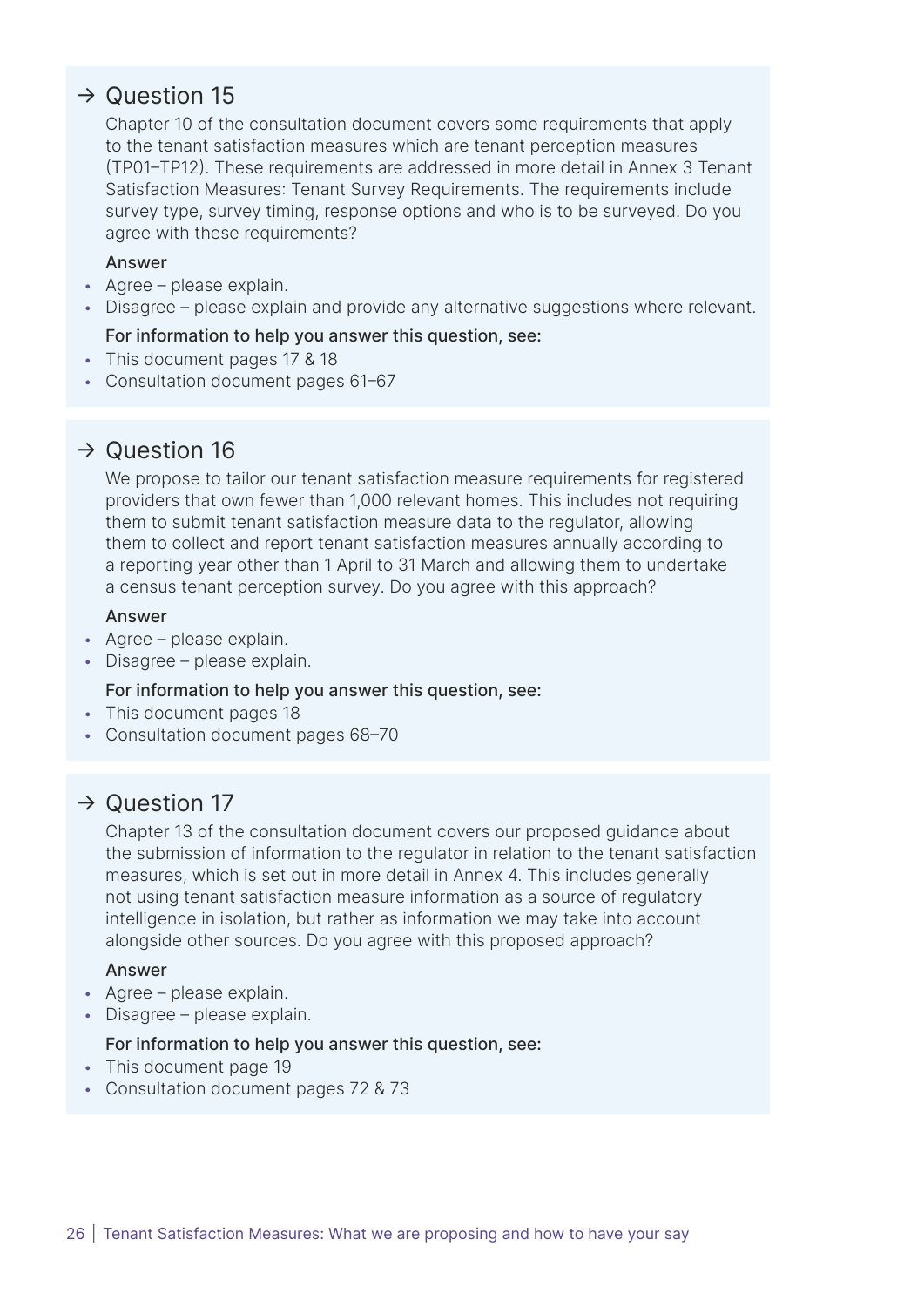Do you agree with our conclusions in the draft Regulatory Impact Assessment?

#### Answer

- Yes please give details. You are invited to include evidence to support your view.
- No please give details. You are invited to include evidence to support your view.

#### For information to help you answer this question, see:

- This document page 19
- Consultation document page 74

# $\rightarrow$  Question 19

Do you agree with our conclusions in the draft Equality Impact Assessment? The regulator particularly welcomes views on whether the proposals will have a positive or negative impact on people who share one or more protected characteristics (as set out in the Equality Act 2010).

#### Answer

- Yes please give details. You are invited to include evidence to support your view. Please do not provide any personal sensitive information in your response.
- No please give details. You are invited to include evidence to support your view. Please do not provide any personal sensitive information in your response.

#### For information to help you answer this question, see:

- This document page 19
- Consultation document page 74 & 75

# $\rightarrow$  Question 20

Finally, if you have anything else that you would like to tell us about the proposals relating to the tenant satisfaction measures, including the detailed requirements set out in Annexes 2 and 3, please tell us.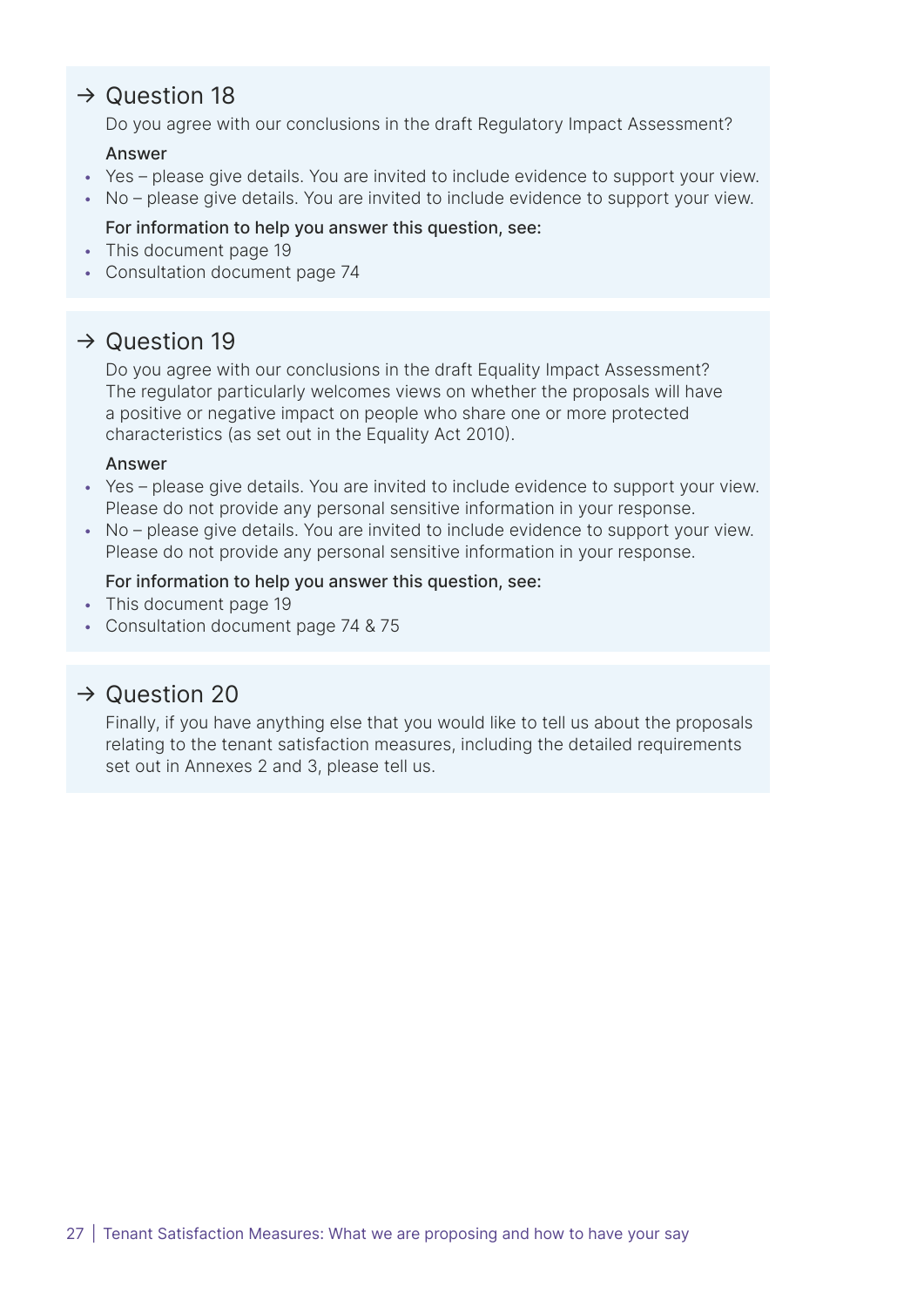# About us

The Regulator of Social Housing regulates registered providers of social housing in England. We want the social housing sector to be viable, efficient, well governed, and able to deliver homes that meet a range of needs.

Registered providers of social housing include:

- housing associations, co-operatives and other non-profit organisations
- profit-making organisations
- local authorities.

We regulate social housing in two main ways.

- Economic regulation: helping to make sure registered providers of social housing are financially viable, properly managed and provide value for money.
- Consumer regulation: helping to make sure social housing tenants have quality, well managed housing, and can hold their landlords to account.

We set standards for all registered providers of social housing. In certain circumstances, we may take action if a provider breaches these standards.

# Contact us

If you want to respond to this consultation, see page 5.

If you have a more general query:

Email: [enquiries@rsh.gov.uk](mailto:enquiries%40rsh.gov.uk?subject=)

Call: 0300 124 5225

# Post to:

Regulator of Social Housing Level 2 7–8 Wellington Place Leeds LS1 4AP

Thank you for taking the time to read this summary and share your responses to our proposals. Your opinions are important to us.